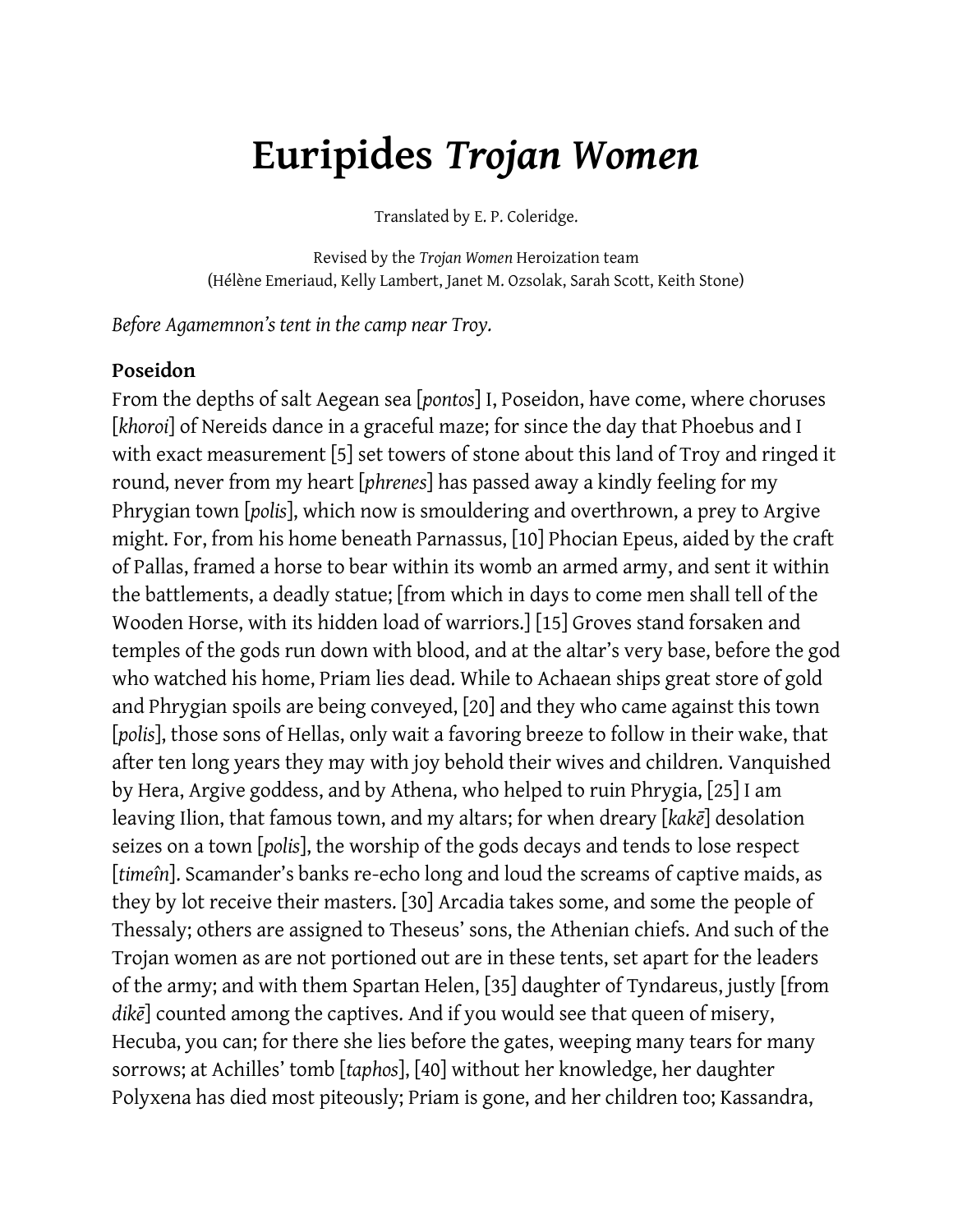whom the lord Apollo left a virgin [*parthenos*], frenzied, has been forced by Agamemnon, in contempt of the god's ordinance and of piety, to a dishonored wedlock. [45] Farewell, O city [*polis*] once prosperous! farewell, you ramparts of polished stone! if Pallas, daughter of Zeus, had not decreed your ruin, you would be standing firmly still.

# **Athena**

May I address the mighty divinity [*daimōn*] whom the gods revere [*timeîn*] and who to my own father is very near in blood [*genos*], [50] laying aside our former enmity [*ekhthros*]?

# **Poseidon**

You may; for over the mind [*phrenes*] the ties of kin exert no feeble spell, great queen Athena.

# **Athena**

For your forgiving mood my thanks! I have messages to impart affecting both yourself and me, lord.

# **Poseidon**

[55] Do you bring fresh tidings [*epos*] from some god, from Zeus, or from someone of the other divinities [*daimones*]?

# **Athena**

From none of these; but on behalf of Troy, whose soil we tread, I have come to seek your mighty aid, to make it one with mine.

# **Poseidon**

What! have you laid your former hate [*ekhthros*] aside [60] to take compassion on it [= Troy] now that it is burnt to ashes?

# **Athena**

First go back to the former point; will you make common cause with me in the scheme I purpose?

# **Poseidon**

Yes, surely; but I want to learn your wishes, whether you have come to help Achaeans or Phrygians.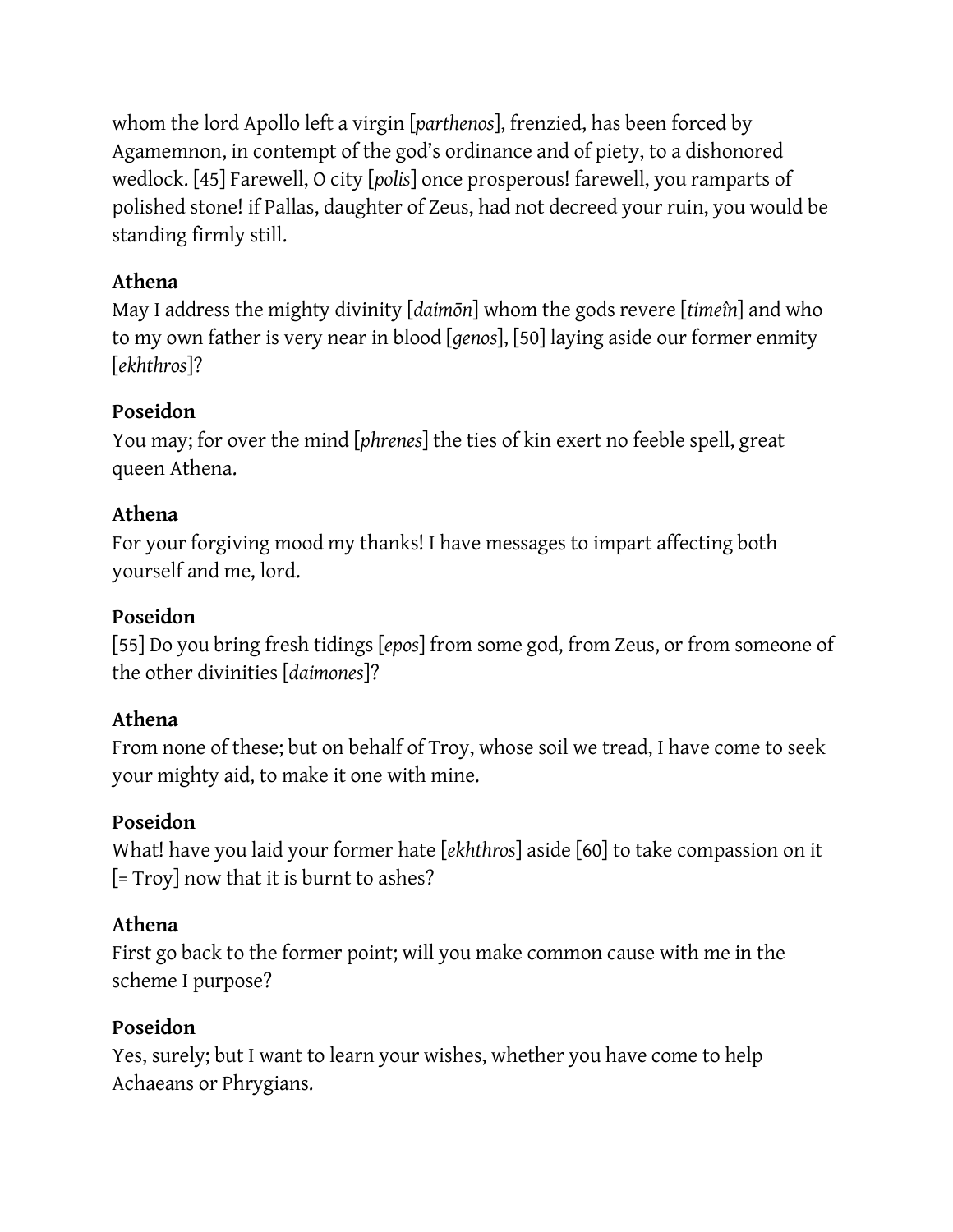### **Athena**

[65] I wish to give my former foes [*ekhthroi*], the Trojans, joy, and on the Achaean army impose a bitter return [*nostos*].

### **Poseidon**

Why do you leap thus from mood to mood? Your hate and love [*phileîn*] both go too far, on whomever centred.

### **Athena**

Do you not know the outrage [*hubris*] done to me and to the shrine I love?

### **Poseidon**

[70] I do: when Ajax dragged away Kassandra by force [*biā*].

### **Athena**

Yes, and he did not hear anything or suffer [*paskhein*] anything from the Achaeans.

### **Poseidon**

And yet it was by your mighty aid they sacked Ilion.

#### **Athena**

For which cause I would join with you to do them harm [*kakos*].

#### **Poseidon**

My powers are ready at your will. What is your intent?

#### **Athena**

[75] I will impose on them a return [*nostos*] that is no return [*nostos*].

#### **Poseidon**

While they stay on shore, or as they cross the salt sea?

#### **Athena**

When they have set sail from Ilion for their homes [*oikoi*]. On them will Zeus also send his rain and fearful hail, [80] and inky tempests from the sky; and he promises to grant me his thunder-bolts to hurl on the Achaeans and fire their ships. And you, for your part, make the Aegean strait to roar with mighty billows and whirlpools, and fill Euboea's hollow bay with corpses, [85] that Achaeans may learn henceforth to reverence my temples and regard all other gods.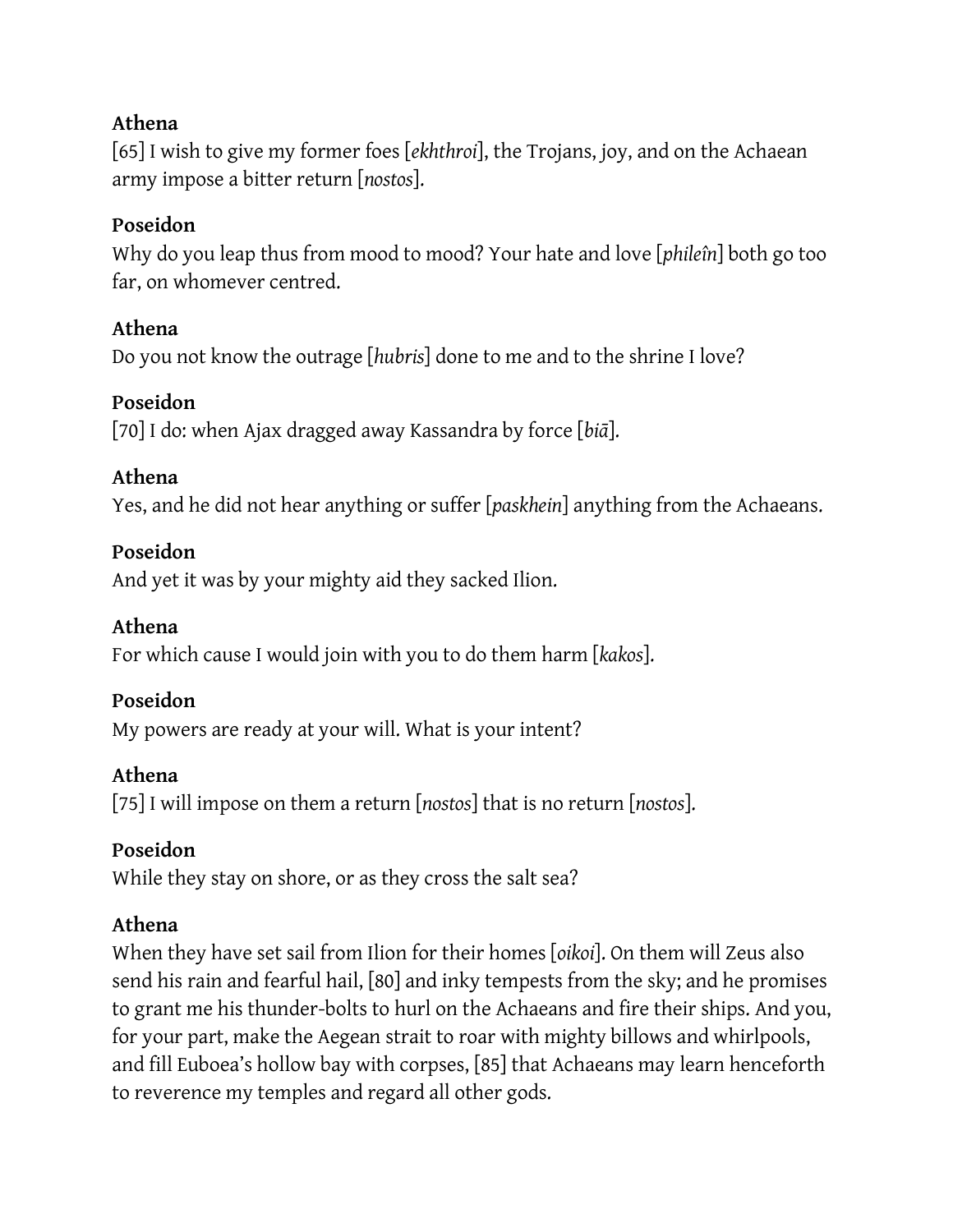#### **Poseidon**

So shall it be, for this favor [*kharis*] needs only a few words. I will vex the broad Aegean sea; and the beach of Mykonos and the reefs round Delos, [90] Skyros and Lemnos too, and the cliffs of Kaphareus shall be strewn with many a corpse. You go to Olympus, and taking from your father's hand his lightning bolts, keep careful watch against the hour when Argos' army lets slip its cables. [95] A fool is he who sacks the towns [*polis*] of men, with shrines and tombs [*tumbos*], the dead man's hallowed [*hieros*] home, for at the last he makes a desert round himself and dies.

### **Hecuba**

Lift your head, unhappy one [non-*eudaimoniā*], from the ground; raise up your neck; this is Troy no more, [100] no longer am I queen in Ilion. Though fortune [*daimōn*] change, endure your lot; sail with the stream, and follow fortune's [*daimōn*] tack, do not steer your ship of life against the tide, since chance must guide your course. [105] Ah me! ah me! What else but tears is now my hapless lot, whose country, children, husband, all are lost? Ah! the high-blown pride of ancestors, humbled! how brought to nothing after all! [110] What woe must I suppress, or what declare? [What dirge [*thrēnos*] shall I awake?] Ah, woe is me! the anguished way [= with a heavy *daimōn*] I recline, stretched here upon this hard bed! [115] O my head, my temples, my side! How I long [*pothos*] to turn over, and lie now on this, now on that, to rest my back and spine, while ceaselessly my tearful wail [*elegoi*] ascends. [120] This too is a song for those in misfortune, for singing disasters [*atai*] that cannot be expressed with song-and-dance [*khoros*].

You swift-prowed ships, rowed to sacred [*hieros*] Ilion over the deep dark sea, [125] past the fair havens of Hellas, to the flute's ill-omened music and the dulcet voice of pipes, [130] to the bays of Troy, alas! where you tied your hawsers, twisted handiwork from Egypt, in quest of that hateful wife of Menelaos, who brought disgrace [non-*kleos*] on Kastor, and on Eurotas foul reproach; who murdered [135] Priam, the father of fifty children; the cause why I, the unhappy Hecuba, have wrecked my life upon this disastrous [*atē*] strand. Oh that I should sit here, over against the tent of Agamemnon! [140] As a slave I am led away from my home [*oikos*], a lamenting [*penthos,* adj.] old woman, while from my head the hair is piteously shorn for grief. Ah! unhappy wives of those armored sons of Troy! Ah! poor maidens, luckless brides, [145] come weep, for Ilion is now a smouldering ruin; and I, like some mother-bird that over her fledglings screams, will begin the strain; not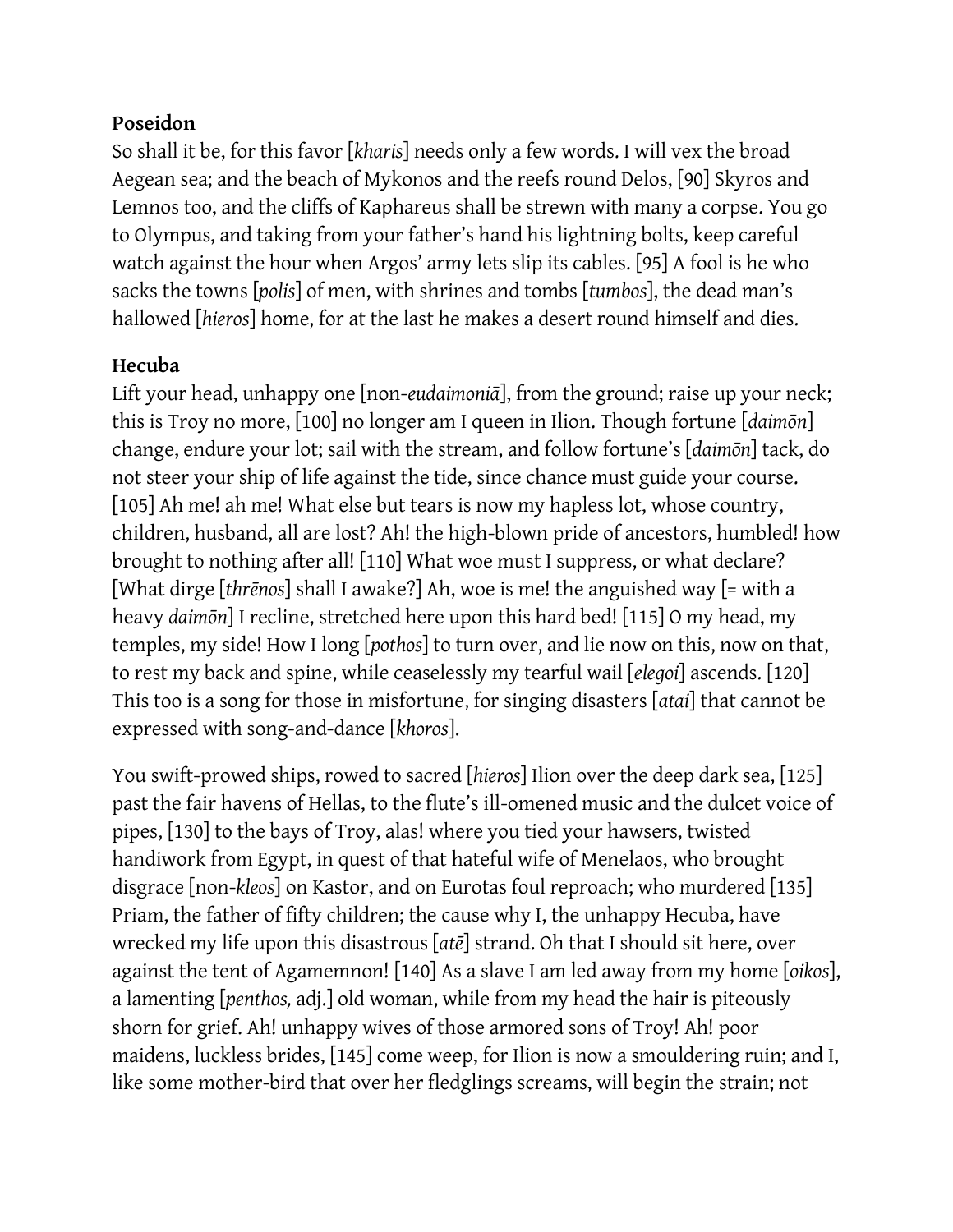the same as that [150] I once sang to the gods, as I leaned on Priam's staff and beat with my foot in Phrygian time to lead the dance [*khoros*]!

#### **First Semi-Chorus**

O Hecuba! why these cries, these piercing shrieks? What do your words mean? For I heard your piteous wail [155] echo through the building, and a pang of terror shoots through each captive Trojan's breast, as within these dwellings [*oikoi*] they mourn their slavish lot.

### **Hecuba**

My child, even now at the ships of the Argives—

### **First Semi-Chorus**

[160] The rower's hand is busy?

Ah, woe is me! what is their intent? Will they really carry me away from my country in their fleet?

### **Hecuba**

I do not know, though I guess our *atē*.

# **First Semi-Chorus**

O misery! [165] woe to us Trojan women, soon to hear of our troubles: "Come out of the houses [*oikoi*], the Argives are preparing to return [*nostos*]".

#### **Hecuba**

Oh! please do not bid the [170] wild Kassandra leave her chamber, the frantic prophetess, for Argives to insult, nor to my griefs add yet another. Woe to you, illfated Troy, Troy, your sun is set; and woe to your unhappy children, living and dead alike, [175] who are leaving you behind!

# **Second Semi-Chorus**

With trembling step, alas! I leave this tent of Agamemnon to learn of you, my royal mistress, whether the Argives have resolved to take my wretched life, or [180] whether the sailors at the prow are making ready to ply their oars.

# **Hecuba**

My child, your wakeful heart [*psūkhē*]!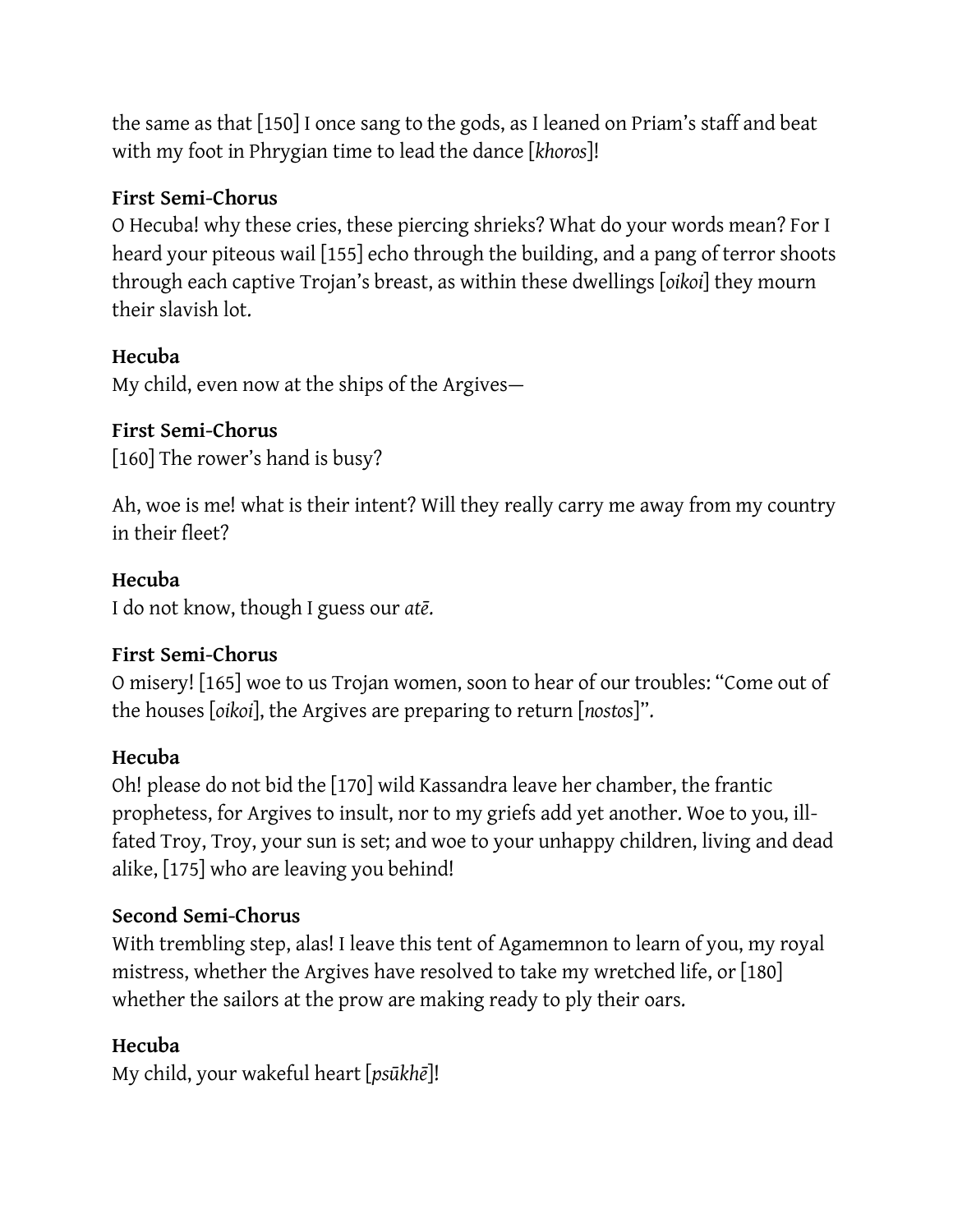#### **Second Semi-Chorus**

I have come, stricken with terror. Has a herald from the Danaans already arrived? [185] To whom am I, poor captive, given as a slave?

### **Hecuba**

You are not far from being allotted now.

#### **Second Semi-Chorus**

Alas! What man of Argos or Phthia will bear me in sorrow far from Troy, to his home, or to some island fastness?

### **Hecuba**

[190] Ah! ah! Whose slave shall I become in my old age? in what land? a poor old drone, the wretched copy of a corpse, alas! set to keep the gate [195] or tend their children, I who once held royal honors [*tīmai*] in Troy.

# **Chorus**

Alas, alas! What piteous dirge will you devise to mourn the outrage done you? No more through Ida's looms [200] shall I ply the shuttle to and fro. I look my last on my children's bodies, my last; I shall endure surpassing misery, it may be as the unwilling bride of some Hellene (perish the night and divinity [*daimōn*] that brings me to this!); [205] it may be as a wretched slave from Peirene's sacred fount I shall draw their store of water. Oh! may it be ours to come to Theseus' famous realm, a land of joy [*eudaimoniā*]. [210] Never, never let me see Eurotas' swirling tide, hateful [*ekhthros*] home of Helen, there to meet and be the slave of Menelaos, whose hand laid Troy waste!

That holy land by Peneus fed, [215] nestling in all its beauty at Olympus' foot, is said, so have I heard, to be a very granary of wealth [*olbos*] and teeming fruitfulness; next to the sacred [*hieros*] soil of Theseus, I could wish to reach that land. [220] I hear too about Hephaistos's home, beneath the shadow of Aetna, fronting Phoenicia, the mother of Sicilian hills, how it is celebrated by heralds with its garlands [*stephanoi*] that signal noble striving [*aretē*]. Or may I find a home on that shore that lies very near [225] the Ionian sea [*pontos*] for sailors, a land watered by [the river] Krathis, in all its beauty, which makes fiery red the hair, blond as it is, tending with its holy waves and making blessed [*olbios*] the land of good men.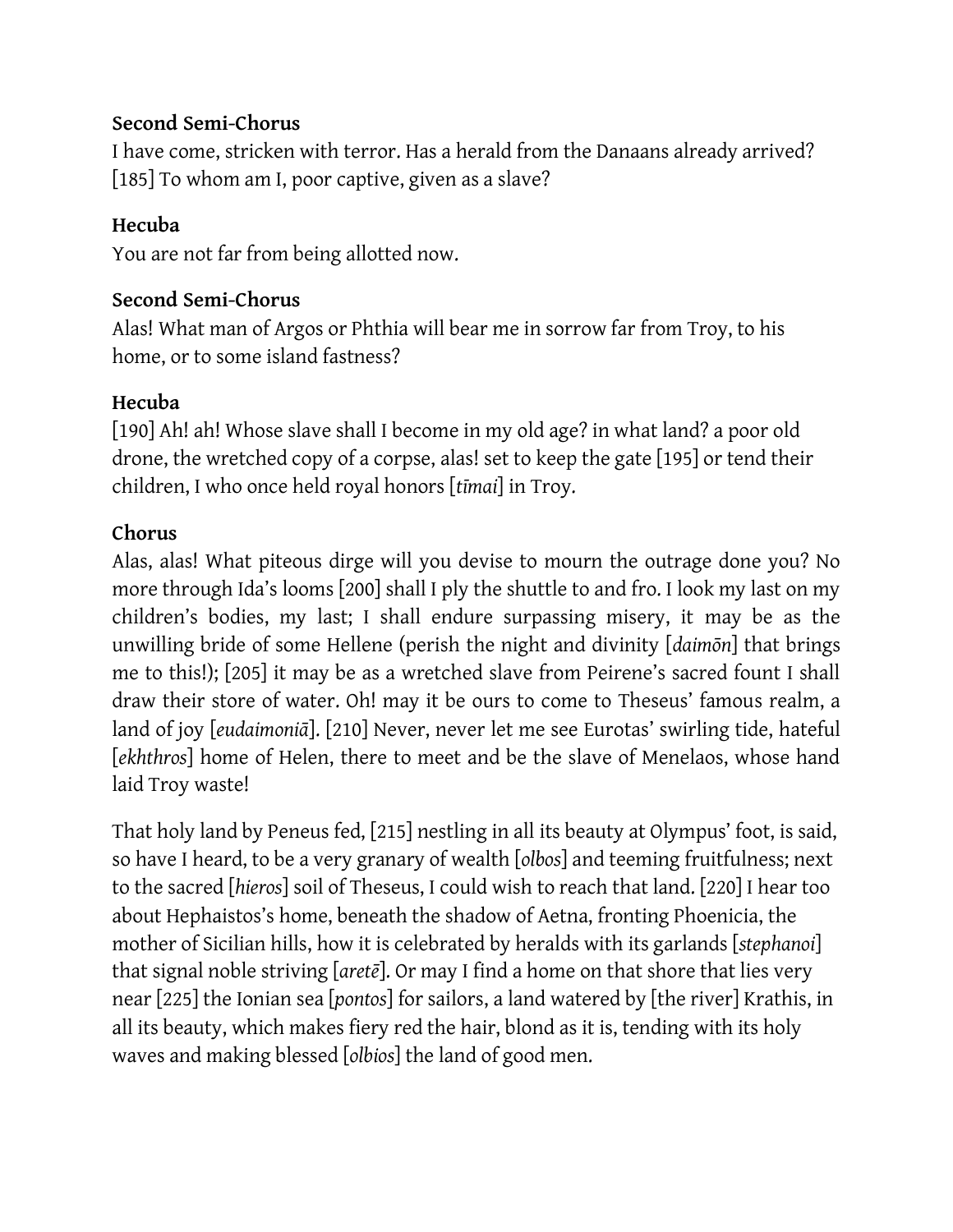### **Chorus Leader**

[230] But see! a herald from the army of Danaans, with a store of fresh proclamations [*mūthoi*], comes hastening here. What is his errand? What does he say? For we are indeed slaves now to Dorian lords.

# **Talthybios**

[235] Hecuba, you know me from my many journeys to and fro as herald between the Achaean army and Troy; I was no stranger to you, lady, even before: I, Talthybios, now sent with a fresh message.

*In the following lines, Talthybios makes spoken responses to Hecuba's sung questions.*

# **Hecuba**

Ah, kind friends [*philai*], it has come! what I so long have dreaded.

# **Talthybios**

[240] The lot has decided your fates already, if that was what you feared.

# **Hecuba**

Ah me! What city [*polis*] did you say, Thessalian, Phthian, or Cadmean?

# **Talthybios**

Each warrior took his prize in turn; you were not all at once assigned.

# **Hecuba**

To whom has the lot assigned us severally? Which of us Trojan women [245] does a happy fortune await?

# **Talthybios**

I know, but ask your questions separately, not all at once.

# **Hecuba**

Then tell me, whose prize is my daughter, hapless Kassandra?

# **Talthybios**

King Agamemnon has chosen her out for himself.

# **Hecuba**

To be the slave-girl [250] of his Spartan wife? Ah me!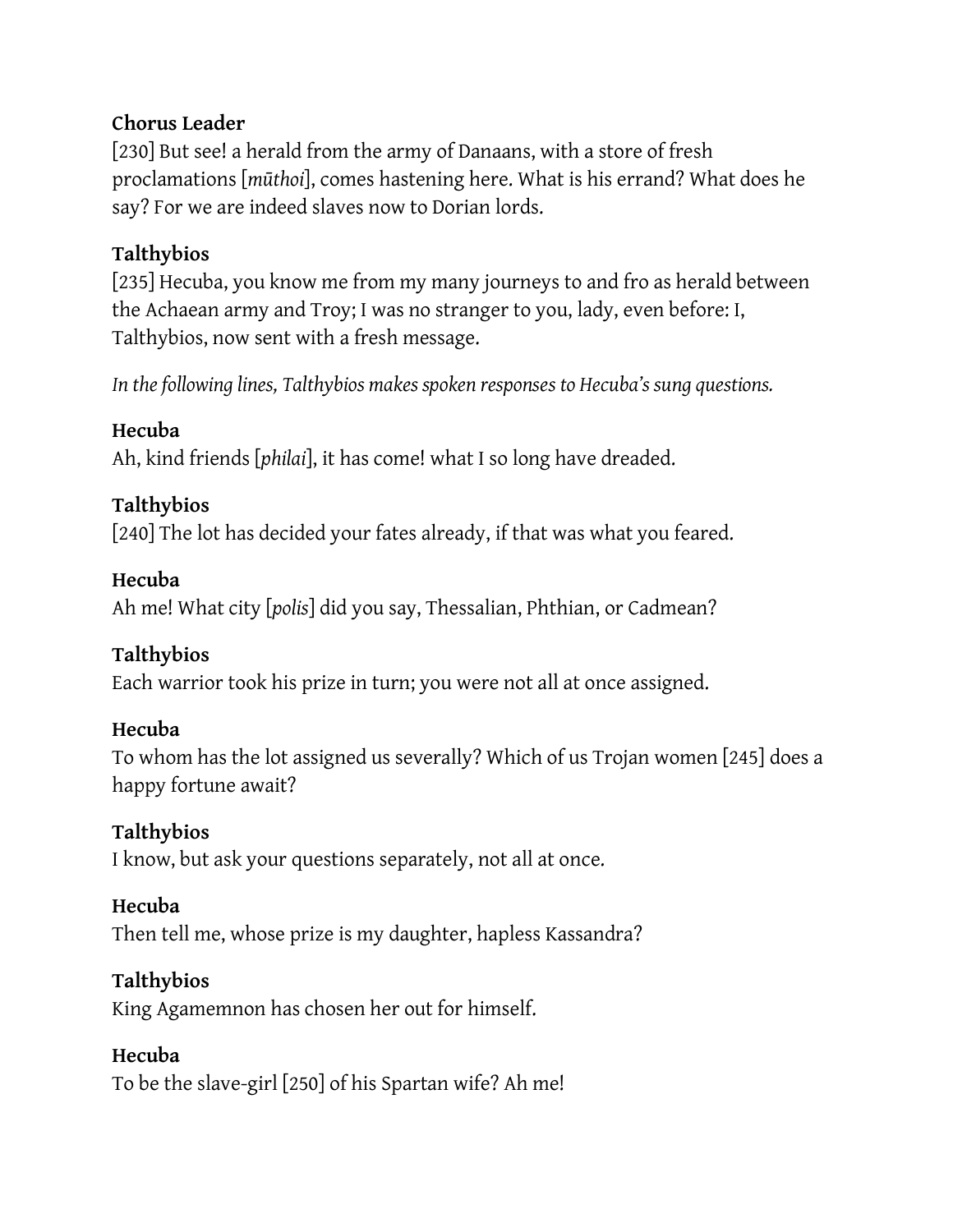### **Talthybios**

No, to share with him his stealthy love.

### **Hecuba**

What! Phoebus' virgin-priestess [*parthenos*], to whom the god with golden locks granted the gift [*geras*] of living unwed?

### **Talthybios**

[255] The dart of love has pierced his heart, love for the frenzied maid.

### **Hecuba**

Daughter, cast from you the sacred keys, and from your body tear the holy [*hieroi*] wreaths that drape you in their folds.

# **Talthybios**

Why! is it not an honor that she should win our monarch's love?

#### **Hecuba**

[260] What have you done to her whom recently you took from me, my child?

### **Talthybios**

Do you mean Polyxena, or whom do you inquire about?

#### **Hecuba**

Yes, that one; to whom has the lot assigned her?

#### **Talthybios**

To minister at Achilles' tomb has been appointed her.

#### **Hecuba**

[265] Woe is me! I the mother of a dead man's slave! What custom [*nomos*], what ordinance is this among Hellenes, friend [*philos*]?

# **Talthybios**

Count your daughter happy [*eudaimoniā*]; it is well with her.

#### **Hecuba**

What wild words are these? Please tell me, is she still alive?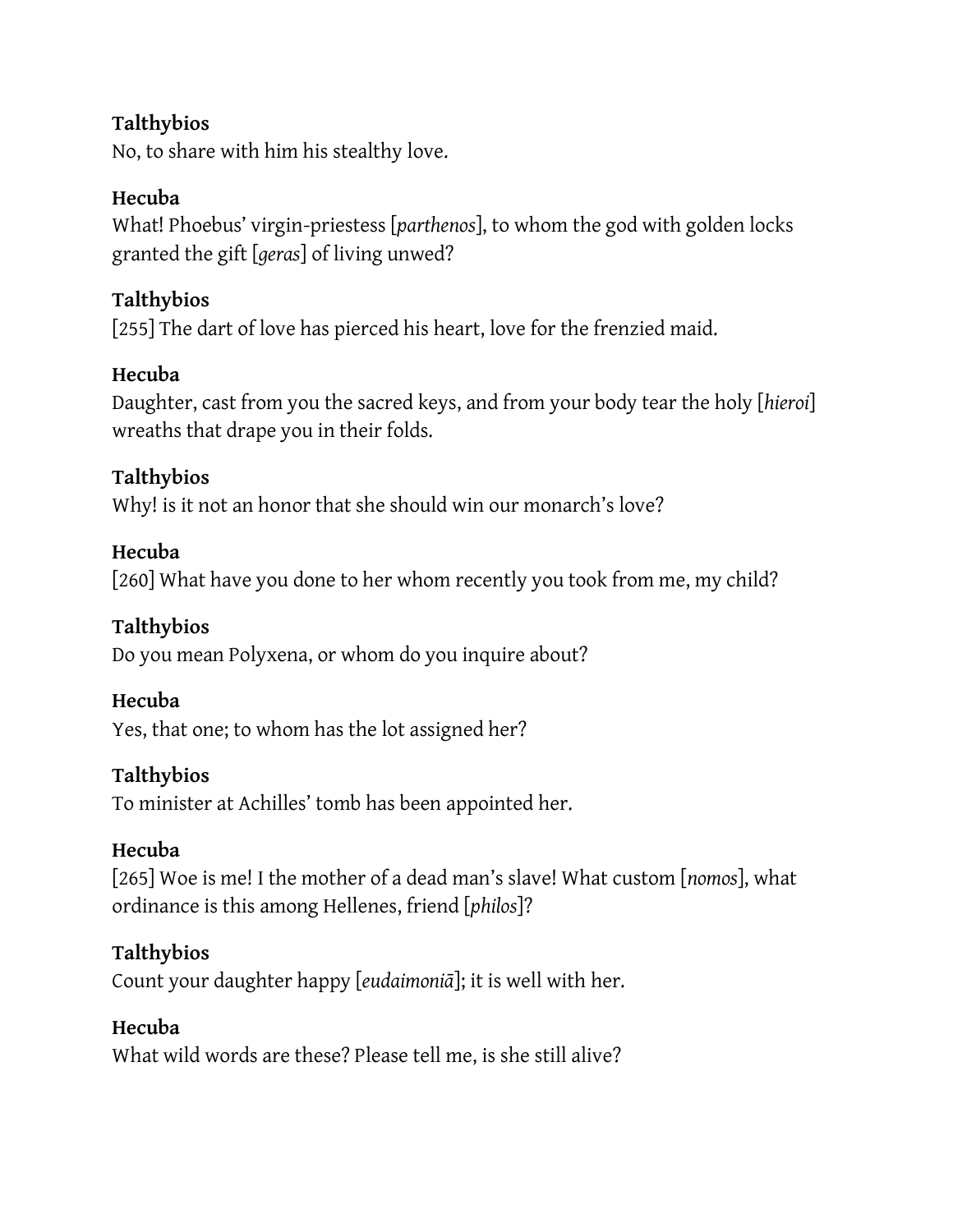# **Talthybios**

[270] Her fate is one that sets her free from pains [*ponoi*].

# **Hecuba**

And what of the wife of Hector skilled in arms, sad Andromache? declare her fate.

# **Talthybios**

She too was a chosen prize; Achilles' son took her.

# **Hecuba**

As for me [275] whose hair is white with age, who need to hold a staff to be to me a third foot, whose servant am I to be?

# **Talthybios**

Odysseus, king of Ithaca, has taken you to be his slave.

# **Hecuba**

Oh, oh! Now smite the close-shorn head! [280] tear your cheeks with your nails! Ah me! I have fallen as a slave to a foul treacherous man, an enemy of justice [*dikē*], a monster of lawlessness [= contrary to *nomos*], [285] one that by his double tongue has made non-*philos* to us all that once was friendly [*philos*] in his camp, changing this for that and that for this again. Oh weep [*goēmenai*] for me, you Trojan women! Lost and ill-fated! [290] Ah woe! a victim to a most unhappy lot!

# **Chorus Leader**

Your fate, royal mistress, now you know; but for me, what Helene or Achaean is master of my destiny?

# **Talthybios**

Go, servants, and bring Kassandra forth to me here [295] at once, that I may place her in our captain's hands, and then conduct to the rest of the chiefs the captives each has had assigned. Ha! what is the blaze of torches there within? What are they doing? Are they firing the chambers, [300] because they must leave this land and be carried away to Argos? Are they setting themselves aflame in their longing for death? Truly the free bear their troubles [*kaka*] in cases like this with a stiff neck. Open up! lest their deed, which suits them well [305] but is hateful [*ekhthros*] to the Achaeans, bring blame [*aitiā*] on me.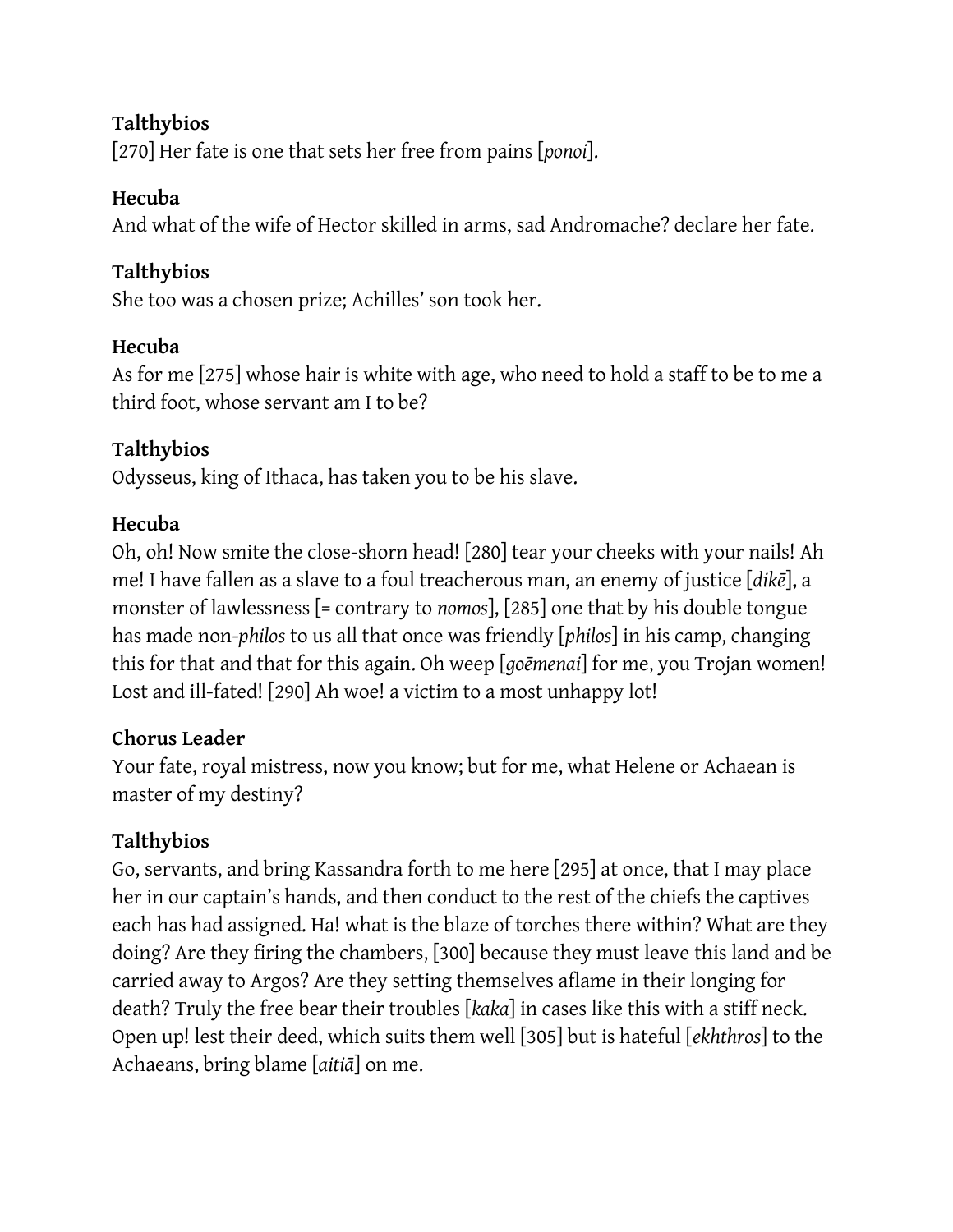It is not that they are setting anything ablaze, but my child Kassandra, frenzied maid, comes rushing wildly here.

# **Kassandra**

Bring the light, uplift and show its flame! I am doing the god's service, see! see! making his holy place [*hieros*] to glow with tapers bright. [310] O Hymen, lord of marriage! blessed [*makar*] is the bridegroom; blessed [*makar*] am I also, soon to wed a princely lord in Argos. Hail Hymen, lord of marriage! [315] Since you, my mother, are busied with tears and lamentations [*goos*] in your mourning for my father's death and for our country dear [*phila*], I at my own nuptials [320] am making this torch to blaze and show its light, giving to you, O Hymen, giving, O Hecate, a light, at the girl's [*parthenos*] wedding, as the custom [*nomos*] is.

[325] Nimbly lift the foot; lead the dance [*khoros*] on high, with cries of joy, as if to greet my father's happiest [*makar*] fate. The dance [*khoros*] is sacred. Come, Phoebus, now, for it is in your temple [330] among your bay-trees that I minister. Hail Hymen, god of marriage! Hymen, hail! Dance [*khoreuein*], mother, and laugh! link your steps with me, and circle in the most *philos* measure, now here, now there. [335] Salute the bride on her wedding-day with happy [*makar*] hymns and cries. Come, you maids of Phrygia in fair raiment, sing [*melpein*] my marriage [340] with the husband fate ordains that I should wed.

# **Chorus Leader**

Hold the frantic maiden, royal mistress, lest with nimble foot she rush to the Argive army.

# **Hecuba**

You god of fire, it is yours to light the bridal torch for men, but piteous is the flame you kindle here, [345] beyond my blackest expectation. Ah, my child! how little did I ever dream that such would be your marriage, a captive, and of Argos too! Give up the torch to me; you do not bear its blaze aright in your wild frantic course, nor have your afflictions left you in your sober senses, [350] but still you are as frantic as before. Take in those torches, Trojan friends, and for her wedding madrigals weep your tears instead.

# **Kassandra**

O mother, crown my head with victor's wreaths; rejoice in my royal match; lead me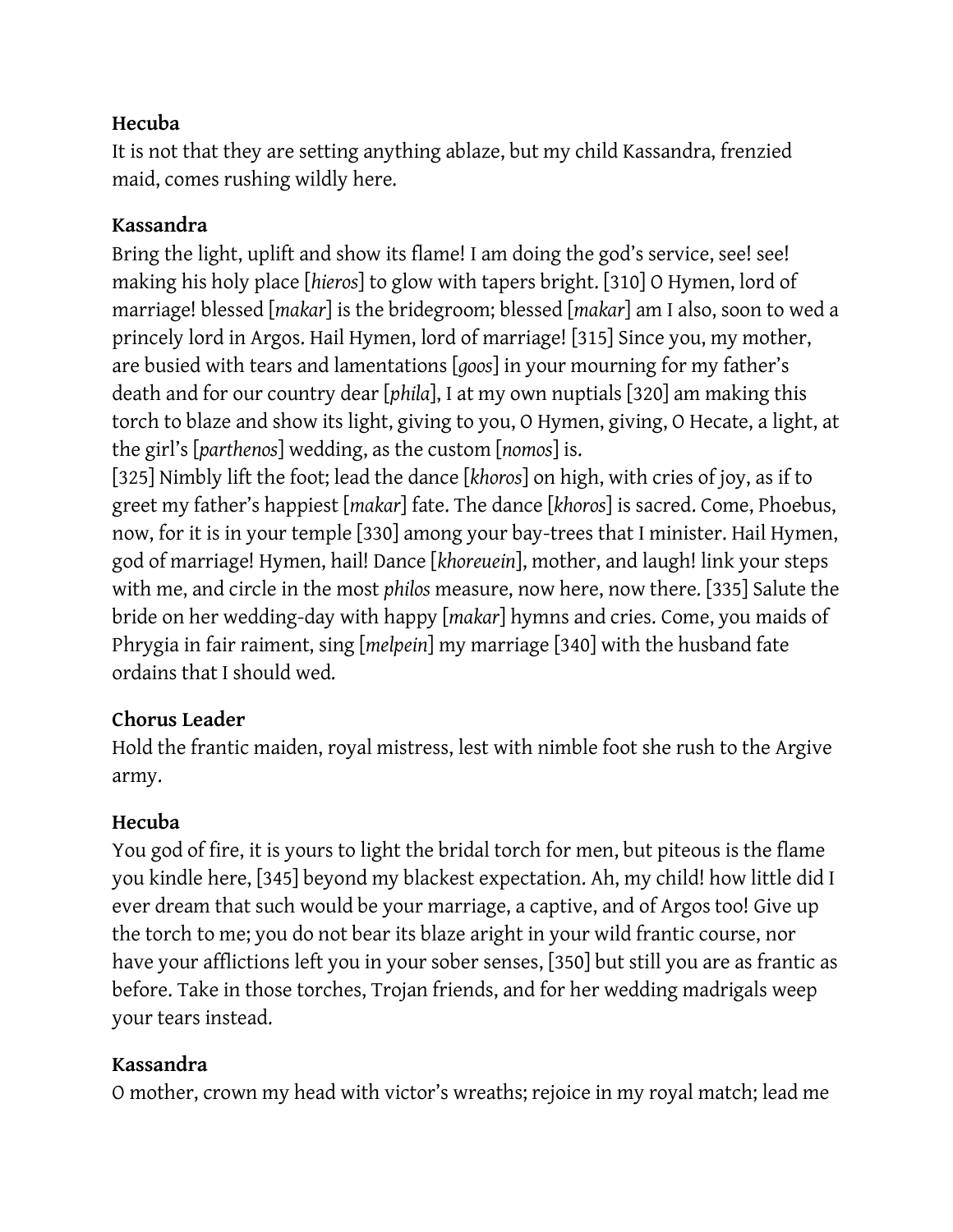[355] and if you find me unwilling at all, thrust me there by force; for if Loxias is indeed a prophet, Agamemnon, that famous king of the Achaeans, will find in me a bride more vexatious than Helen. For I will slay him and lay waste his home [360] to avenge my father's and my brothers' death. But let that go; I will not sing [*humneîn*] of that axe which shall sever my neck and the necks of others, or of the ordeals [*agōnes*] ending in a mother's death, which my marriage shall cause, nor of the overthrow of Atreus' house [*oikos*]. [365] But I, for all my frenzy, will so far rise above my frantic fit, that I will prove this city [*polis*] happier [*makar*] far than those Achaeans, who for the sake of one woman and one passion have lost a countless army in hunting Helen. [370] Their captain too, whom men call wise [*sophos*], has lost for what he hated [*ekhthros*] most what most he prized, yielding to his brother for a woman's sake—and she was willing and not taken by force [*biā*] —the joy he had of his *philoi* children in his home [*oikos*]. For from the day that they landed upon Scamander's strand, their doom began, [375] not for loss of stolen frontier nor yet for fatherland with high towers; whomever Arēs took, those never saw their children again, nor were they shrouded for the tomb by hand of wife, but in a foreign [*xeinos*] land they lie. At home [*oikos*] the case was still the same; [380] wives were dying widows, parents were left childless in their homes, having reared their sons for others, and none is left to make libations of blood upon the ground before their tombs. Truly the army is worthy of this praise. One had better keep silent about things that are disgraceful, may song not become for me [385] a singer who hymns [*humneîn*] evils [*kaka*].

But the Trojans were dying, first for their fatherland, fairest fame [*kleos*] to win; whomever the sword took, all these found friends [*philoi*] to bear their corpses home [*oikoi*] and were laid to rest in the embrace of their native land, [390] their funeral rites all duly paid by duteous hands. And all such Phrygians as escaped the warrior's death lived [*oikeîn*] always day by day with wife and children by them, joys the Achaeans had left behind. As for Hector and his griefs, hear how the case stands; [395] he is dead and gone, but still his fame remains as bravest [*aristos*] of the brave, and this was a result of the Achaeans' coming; for had they remained at home [*oikos*], his worth would have gone unnoticed. And Paris married the daughter of Zeus, whereas, had he never done so, the alliance he made in his family would have been forgotten. [400] Whoever is wise should fly from making war; but if he come to this, a noble death will garland [*stephanos*] his city [*polis*] with glory, a coward's end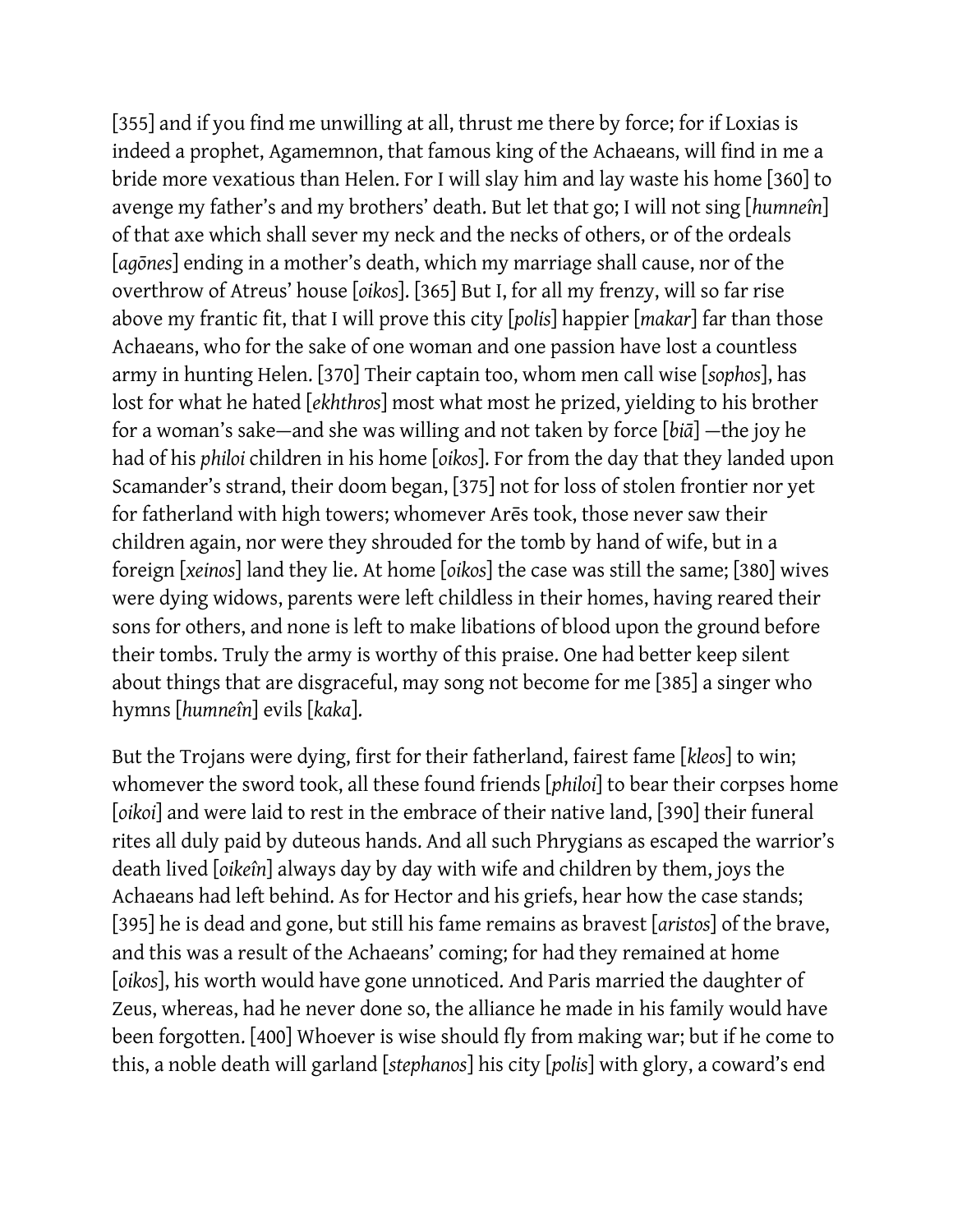with bad *kleos*. Therefore, mother, you should not pity your country or my bed, for this my marriage [405] will destroy those whom you and I most hate [*ekhthros*].

### **Chorus Leader**

As you laugh sweetly at the bad things [*kaka*] that are happening to you, you singand-dance [*melpein*] a song-and-dance [*melpein*] that you will show are not clear [*saphē*], maybe!

# **Talthybios**

Had not Apollo turned your wits [*phrenes*] to Bacchic revelry, you would not for nothing have sent my chiefs [410] with such ominous predictions forth on their way. But, after all, these lofty minds, reputed wise [*sopha*], are nothing better than those that are held as nothing. For that mighty king of all Hellas, *philos* son of Atreus, has yielded to a passion [415] for this mad maiden of all others; though I am poor enough, yet would I never have chosen such a wife as this. As for you, since your senses [*phrenes*] are not whole, I give your taunts against Argos and your praise of Troy to the winds to carry away. Follow me now [420] to the ships to grace the wedding of our chief. And you too follow, whenever the son of Laertes demands your presence, for you will serve a mistress most moderate [*sōphrōn*], as all declare who came to Ilion.

#### **Kassandra**

A clever one [*deinos*], this servant! Why is it heralds hold [425] the name they do? All men unite in hating with one common hate the lackeys of kings [*turannoi*] or cities [*polis*]. You say my mother shall come to the halls of Odysseus? Where then are Apollo's words, so clear to me in their interpretation, which declare [430] that she shall die here? What else remains, I will not taunt her with. Unhappy Odysseus, he does not know the suffering [*paskhein*] that await him; or how these ills [*kaka*] I and my Phrygians endure shall one day seem to him precious as gold. For beyond the ten long years spent at Troy he shall drag out other ten and then come to his country all alone . . . [435] where dreadful [*deinē*] Charybdis lurks in a narrow channel between the rocks; past Cyclops the savage shepherd, and Ligurian Circe who turns men to swine; shipwrecked often upon the salt sea-wave; longing to eat the lotus, and the sacred cattle of the sun, [440] whose flesh shall utter in the days to come a human voice, bitter to Odysseus. In brief, he shall descend alive to Hādēs, and, though he shall escape the waters' flood, yet shall he find a thousand troubles [*kaka*] in his country when he arrives.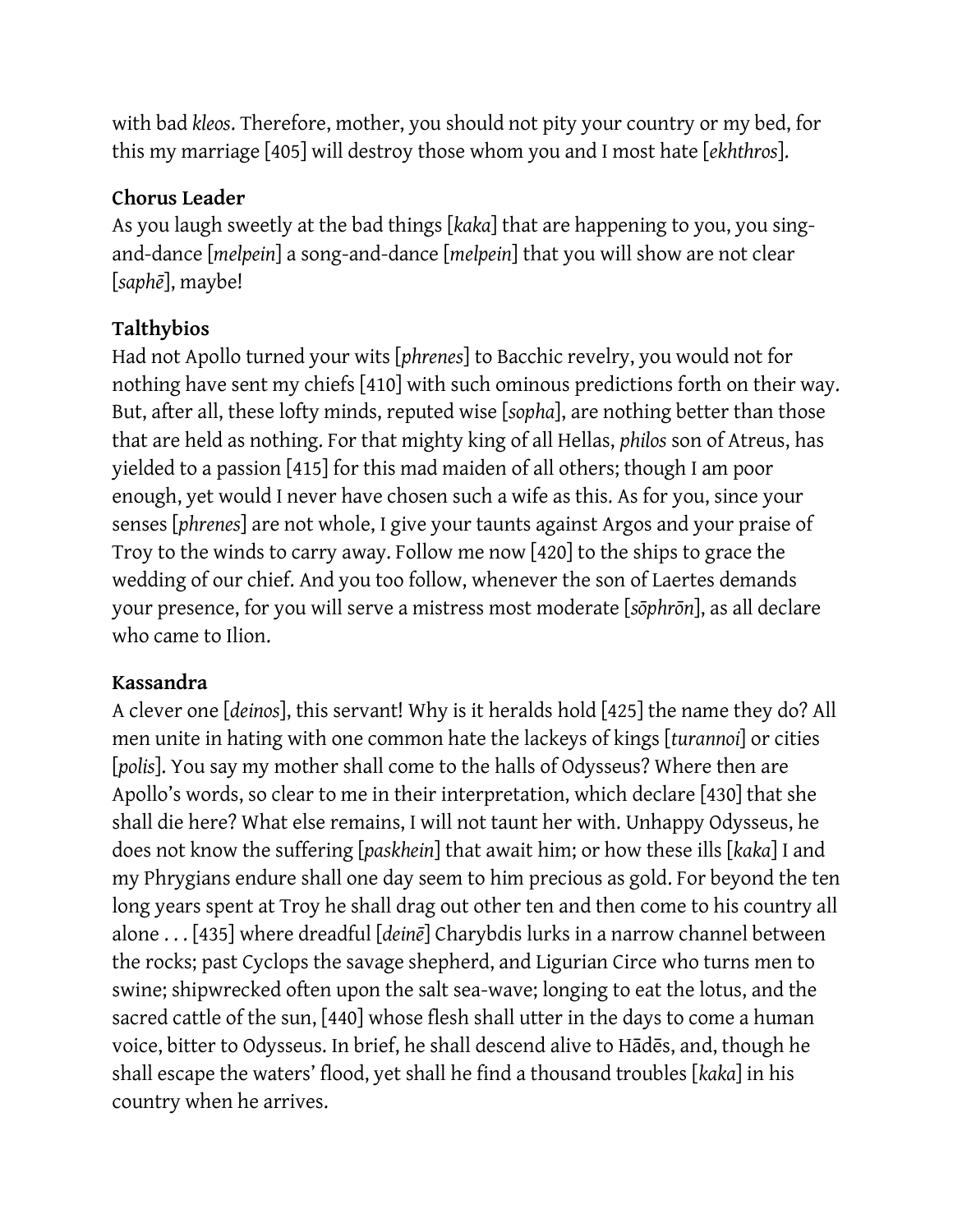Enough! why do I recount the troubles [*ponoi*] of Odysseus? [445] Lead on at once, that I may wed my husband for his home in Hādēs' halls. Base [*kakos*] you are, and basely [*kakos*] shall you be buried, in the dead of night when day is done, you captain of that army of Danaans, who think so proudly of your fortune! Yes, and the rocky chasm with its flood of wintry waters shall give my corpse cast forth in nakedness to wild beasts to make their meal upon, [450] near my husband's tomb [*taphos*], I, Apollo's servant. O garlands of that god most dear [*philos*] to me! farewell, you mystic symbols! I here resign your feasts, my joy in days gone by. Go, I tear you from my body, that, while yet mine honor is intact, I may give them to the rushing winds to waft to you, my prince of prophecy! [455] Where is that general's ship? Where must I go to take my place there? Lose no further time in watching for a favoring breeze to fill your sails, doomed as you are to carry from this land one of the three avenging spirits. Fare you well, mother! dry your tears. O dear [*philē*] country! my brothers below the earth and my own father, [460] it will not be long before you shall welcome me; victory shall crown my advent among the dead, when I have overthrown the home of our destroyers, the house of the sons of Atreus.

# **Chorus Leader**

You guardians of the grey-haired Hecuba, see how your mistress is sinking speechless to the ground! Take hold of her! will you let her fall, [465] you worthless [*kakai*] slaves? lift up again, from where it lies, her withered body.

# **Hecuba**

Leave me, my maidens—unwelcome [not *phila*] service does not grow *phila*—lying where I fell; what I am suffering [*paskhein*] now, what I have suffered [*paskhein*], and what I will suffer [*paskhein*], all claim this lowly posture. Gods of heaven! small help I find in calling faithless [*kakoi*] allies, [470] yet is there something in the form of invoking heaven, whenever we fall on evil days. So then, first of all, it's dear [*philon*] to me to sing from beginning to end the good things [*agatha*]; so shall I inspire the greater pity for my present woes [*kaka*].

Born a ruler [*turannos*] and wedded to a ruler [*turannos*], [475] I was the mother of a race of gallant sons; no mere ciphers they, but Phrygia's chiefest pride, children such as no Trojan or Hellenic or barbarian mother ever had to boast. All these have I seen slain by the spear of Hellas, [480] and at their tombs [*tumbos*] have I shorn off my hair; with these my eyes I saw their father, Priam, butchered on his own hearth, and my city [*polis*] captured, I did not lament [*klaiein*] from what I heard from others.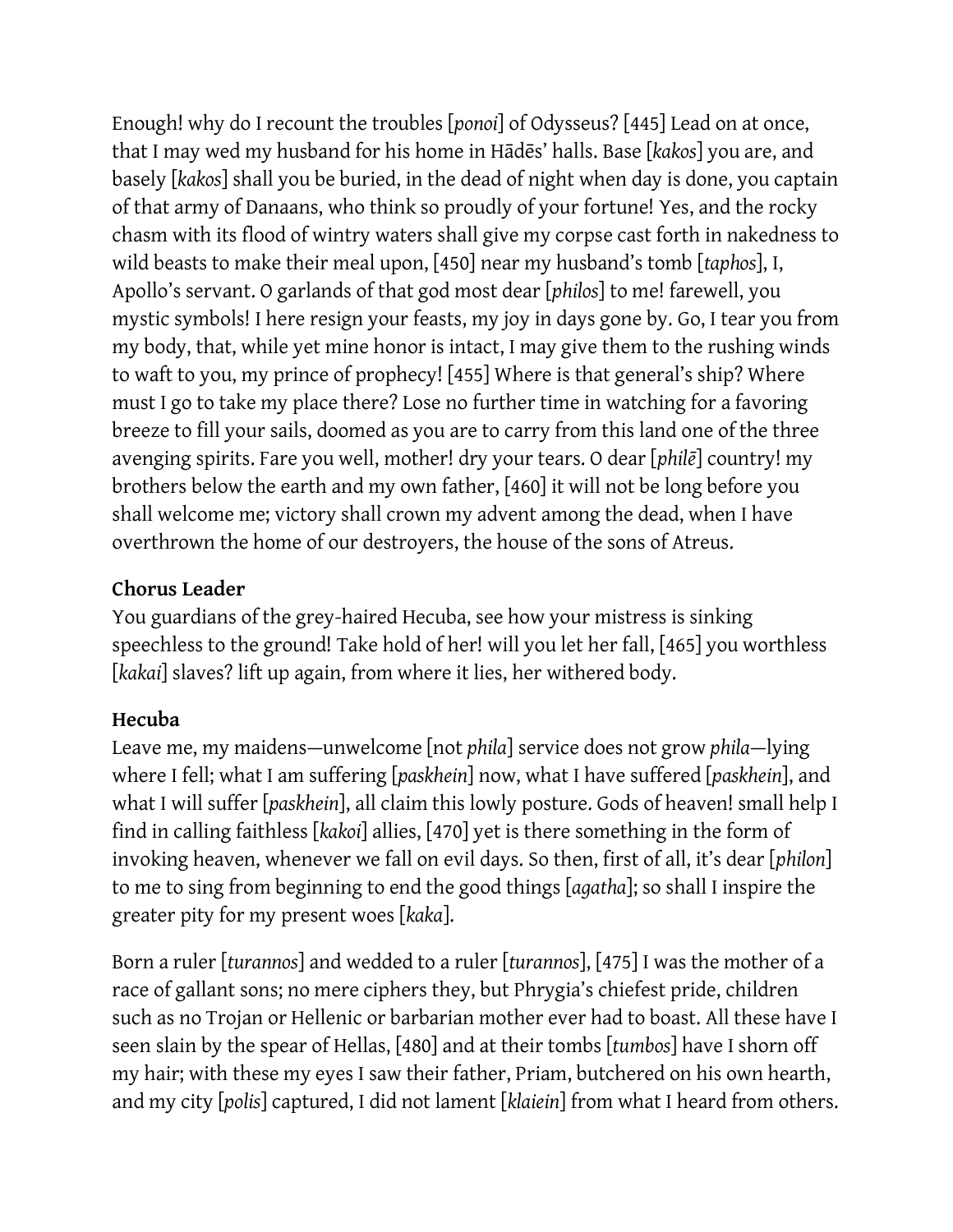The girls [*parthenoi*] I brought up [485] to see chosen for some marriage high, for strangers have I reared them, and seen them snatched away. Nevermore can I hope to be seen by them, nor shall my eyes behold them ever in the days to come. And last, to crown my misery [*kakon*], [490] I shall be brought to Hellas, a slave in my old age. And there the tasks that least befit the evening of my life will they impose on me, Hector's mother, to watch their gates and keep the keys, or bake their bread, and on the ground instead of my royal bed [495] lay down my shrunken limbs, with tattered rags about my wasted frame, a shameful garb for those who once were prosperous [*olbios*]. Ah, woe is me! and this is what I bear and am to bear for one woman's marriage! [500] O my daughter, O Kassandra! whom gods have summoned to their frenzied train, how cruel the lot that ends your virgin days! And you, Polyxena! my child of sorrow, where, oh! where are you? None of all the many sons and daughters I have born comes to aid a wretched mother. [505] Why then raise me up? What hope is left us? Guide me, who before trod so daintily the streets of Troy, but now am a slave, to a bed upon the ground, near some rocky ridge, that from there I may cast myself down and perish, after I have wasted my body with weeping. [510] Of all the prosperous [*eudaimoniā*] crowd, count none a happy man before he die.

#### **Chorus**

Sing me, Muse, a tale of Troy, a funeral dirge in strains [*humnoi*] unheard as yet, with tears; [515] for now I will uplift for Troy a piteous chant, telling how I met my doom and fell a wretched captive to the Argives by reason of a four-footed beast that moved on wheels, when Achaea's sons left at our gates that horse, [520] loud rumbling to the sky, with its trappings of gold and its freight of warriors; and our people cried out as they stood upon the rocky citadel, "Up now, you whose toil [*ponos*] is over, [525] and drag this sacred [*hieros*] image to the shrine of the Zeusborn maiden, goddess of our Ilion!" Forth from his house came every youth and every grey-head too; and with songs of joy [530] they took the fatal *atē* within.

Then hastened all the race of Phrygia to the gates, to make the goddess a present of an Argive band ambushed in the polished mountain-pine, [535] Dardania's ruin [*atē*], a welcome gift [*kharis*] to be to her, the virgin queen of deathless steeds; and with nooses of cord they dragged it, as it had been a ship's dark hull, to the stone-built [540] temple of the goddess Pallas, and set it on that floor so soon to drink our country's blood. But when the pitchy night came on their labor [*ponos*] and their joy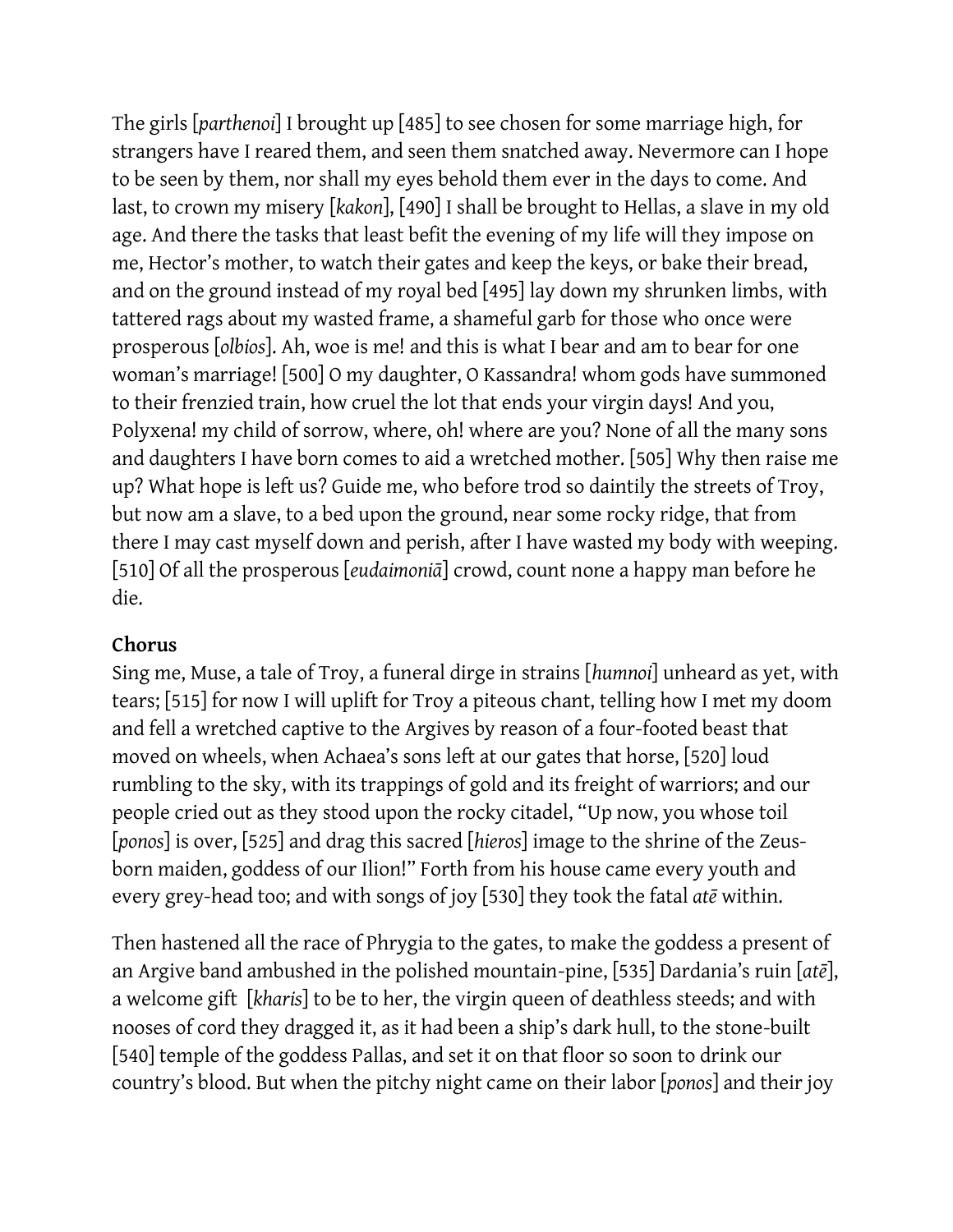[*kharis*], loud the Libyan flute was sounding, [545] and Phrygian songs awoke, while maidens beat the ground with airy foot, uplifting their glad song [*melpein*]; and in the halls a blaze of torchlight shed its flickering shadows [550] on sleeping eyes.

In that hour inside the halls I was singing-and-dancing [*melpein*] my songs-anddances [*khoroi*], and my song was the girl [*parthenos*] of the mountains, the daughter of Zeus; [555] when there rang along the town [*polis*] a cry of death which filled the homes of Troy, and *phila* babies in terror clung about their mothers' skirts, [560] as forth from their ambush came the warrior-band, the handiwork of maiden Pallas. Soon the altars ran with Phrygian blood, and desolation reigned over every bed where young men lay beheaded, [565] a glorious garland [*stephanos*] for Hellas won, for her, the nurse of youth, but for our Phrygian fatherland a bitter grief [*penthos*].

#### **Chorus Leader**

Hecuba, do you see Andromache advancing here on a foreign chariot? [570] and with her, clasped to her throbbing breast, is her dear Astyanax, Hector's child. Where are you being carried, unhappy wife, mounted on that chariot, side by side with Hector's brazen arms and Phrygian spoils of war, [575] with which Achilles' son will garland [*stephein*] the shrines of Phthia on his return from Troy?

# **Andromache**

My Achaean masters are leading me away.

#### **Hecuba<sup>1</sup>**

Ah me!

#### **Andromache**

Why do you in note of woe utter the dirge that is mine?

#### **Hecuba**

Alas—

#### **Andromache**

For these sorrows—

 <sup>1</sup> Different editions of the *Trojan Women* differ with regard to the identification of speaking voices for verses 577– 587 [Heroization Team]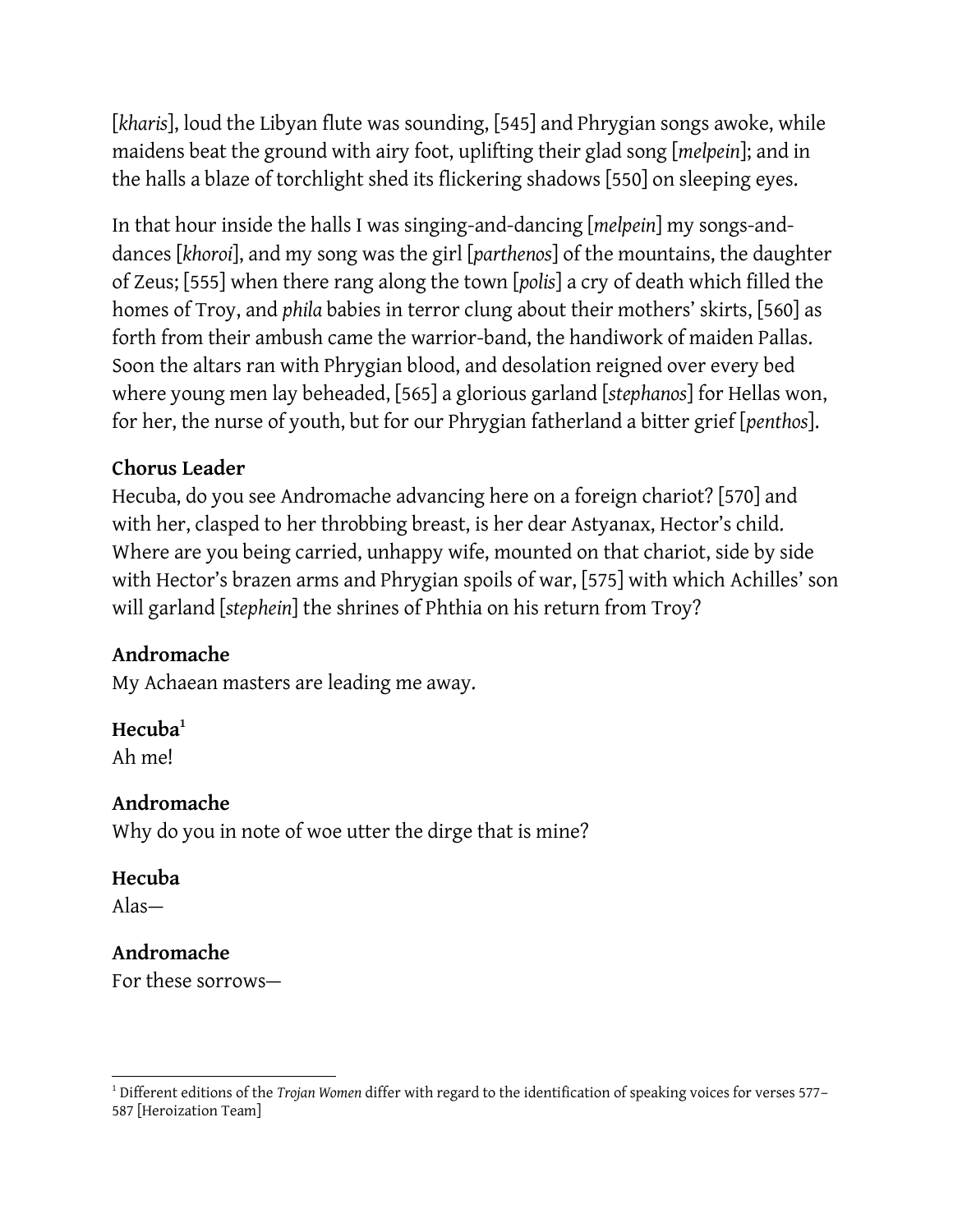**Hecuba** [580] O Zeus—

**Andromache** And for this calamity.

**Hecuba** O my children!

**Andromache** Our day is past.

**Hecuba** Joy [*olbios*] is gone, Troy is gone.

**Andromache** Unhappy!

**Hecuba** For my gallant sons

**Andromache** Alas!

**Hecuba** Alas indeed, for my

**Andromache** [585] Miseries [*kaka*]!

**Hecuba** Piteous the fate

**Andromache** Of our city [*polis*],

**Hecuba** Smouldering in the smoke.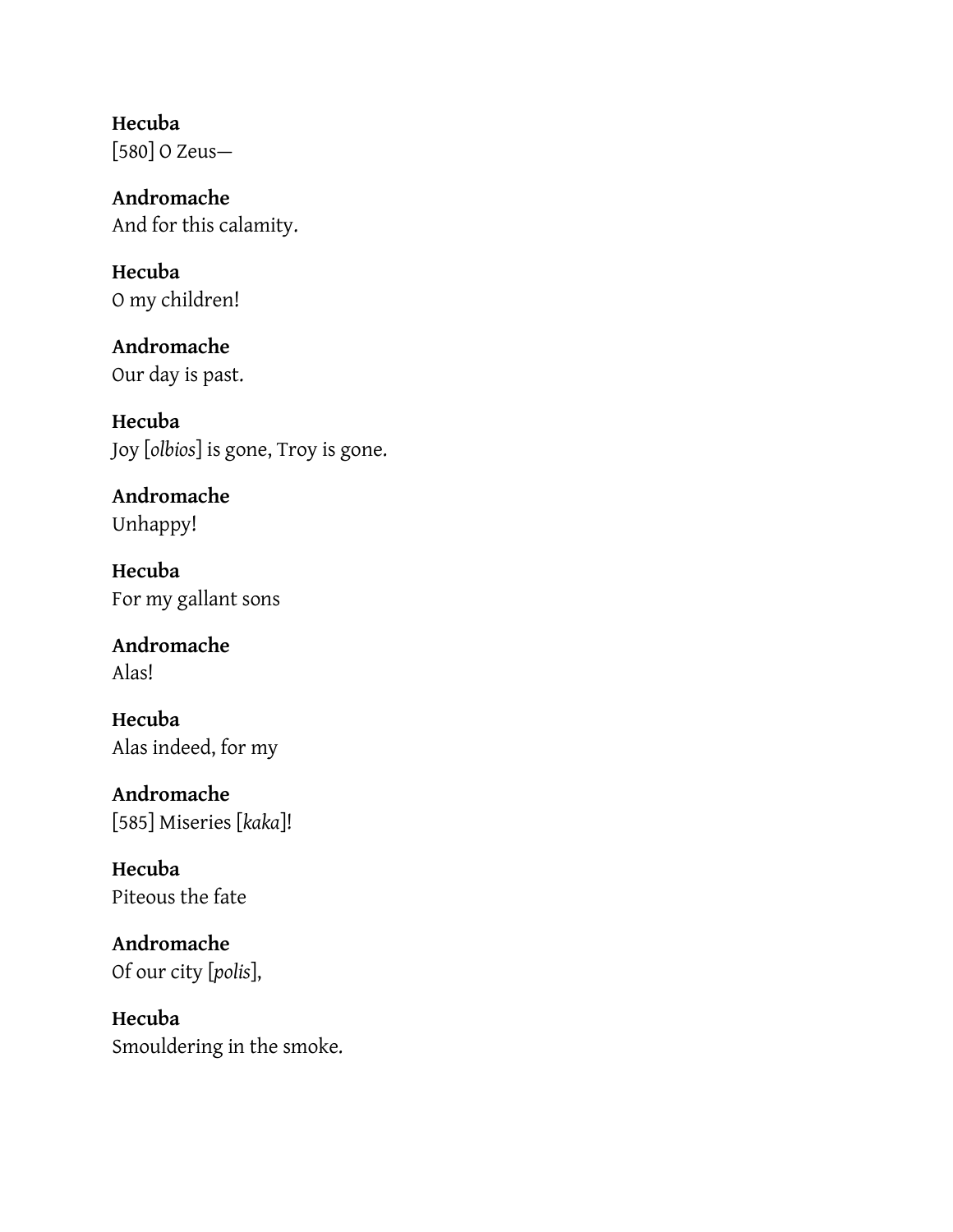#### **Andromache**

Come to me, my husband, come!

### **Hecuba**

Ah, hapless wife! you call on my son who lies in the tomb.

# **Andromache**

[590] Your wife's defender!

# **Hecuba**

Oh, you, who before made the Achaeans grieve, eldest of the sons I bore to Priam, take me to your rest in Hādēs' halls!

**Andromache** [595] These great griefs [*pothoi*] —

# **Hecuba** Unhappy one, bitter these woes to suffer [*paskhein*].

**Andromache** Our city [*polis*] ruined—

**Hecuba** And sorrow to sorrow added.

# **Andromache**

Through the will of angry heaven, since the day that son $^2$  of yours escaped death, he that for the sake of [*kharis*] a hated bride brought destruction on the Trojan citadel [*polis*]. There lie the gory corpses of the slain by the shrine of Pallas for vultures to carry off; [600] and Troy has come to slavery's yoke.

# **Hecuba**

O my country, O unhappy land—

# **Andromache**

I weep for you now left behind.

  $^2$  i.e., Paris, who had been exposed to die on account of an oracle foretelling the misery he would cause if he grew to man's estate; but shepherds had found him on the hills and reared him. [E.P. Coleridge]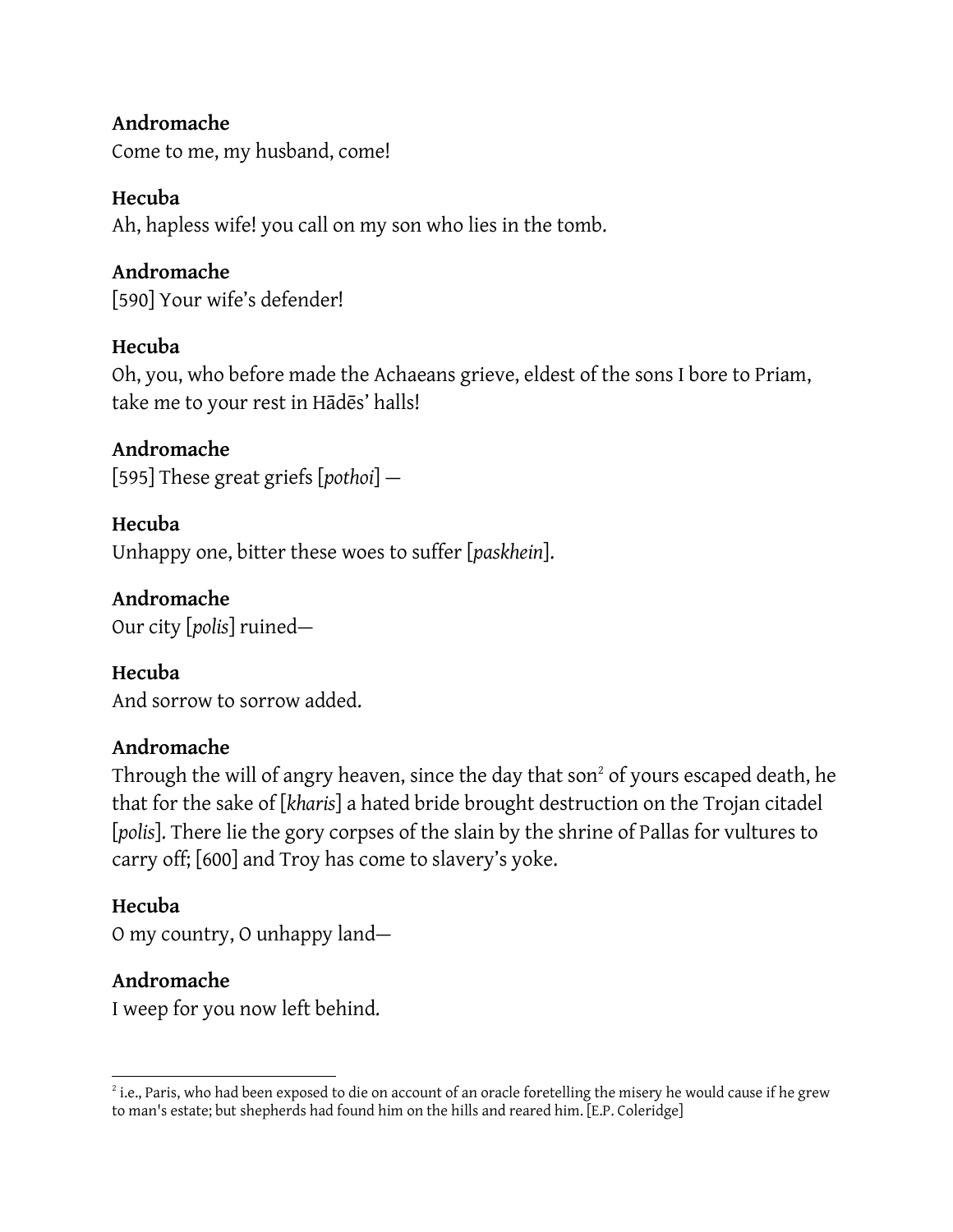Now do you behold your piteous end [*telos*].

# **Andromache**

And you, my house, where I gave birth.

# **Hecuba**

O my children! bereft of her city as your mother is, she now is losing you. Oh, what mourning [*ialemos*] and what sorrow [*penthē*] ! . . . [605] oh, what endless streams of tears in our houses! The dead alone forget their griefs [and never shed a tear].

# **Chorus Leader**

What a sweet thing that there are tears for those who have gone through bad things [*kaka*], the wailings of laments [*thrēnoi*], and the song that has sorrows!

# **Andromache**

[610] Do you see this, mother of that man, Hector, who once laid low in battle many a son of Argos?

### **Hecuba**

I see that it is heaven's way to exalt what men accounted nothing, and ruin what they most esteemed.

#### **Andromache**

Hence with my child as booty am I borne; the noble [= good *genos*] [615] are brought to slavery—a bitter change.

#### **Hecuba**

This is the terror [*deinon*] of necessity; it was just now that Kassandra was torn with violence [*biā*] from my arms.

#### **Andromache**

Alas, alas! it seems a second Ajax has appeared to wrong your daughter; but there are other ills for you.

#### **Hecuba**

[620] Yes, beyond all count or measure are my sorrows; evil [*kakon*] vies with evil [*kakon*] in the struggle to be first.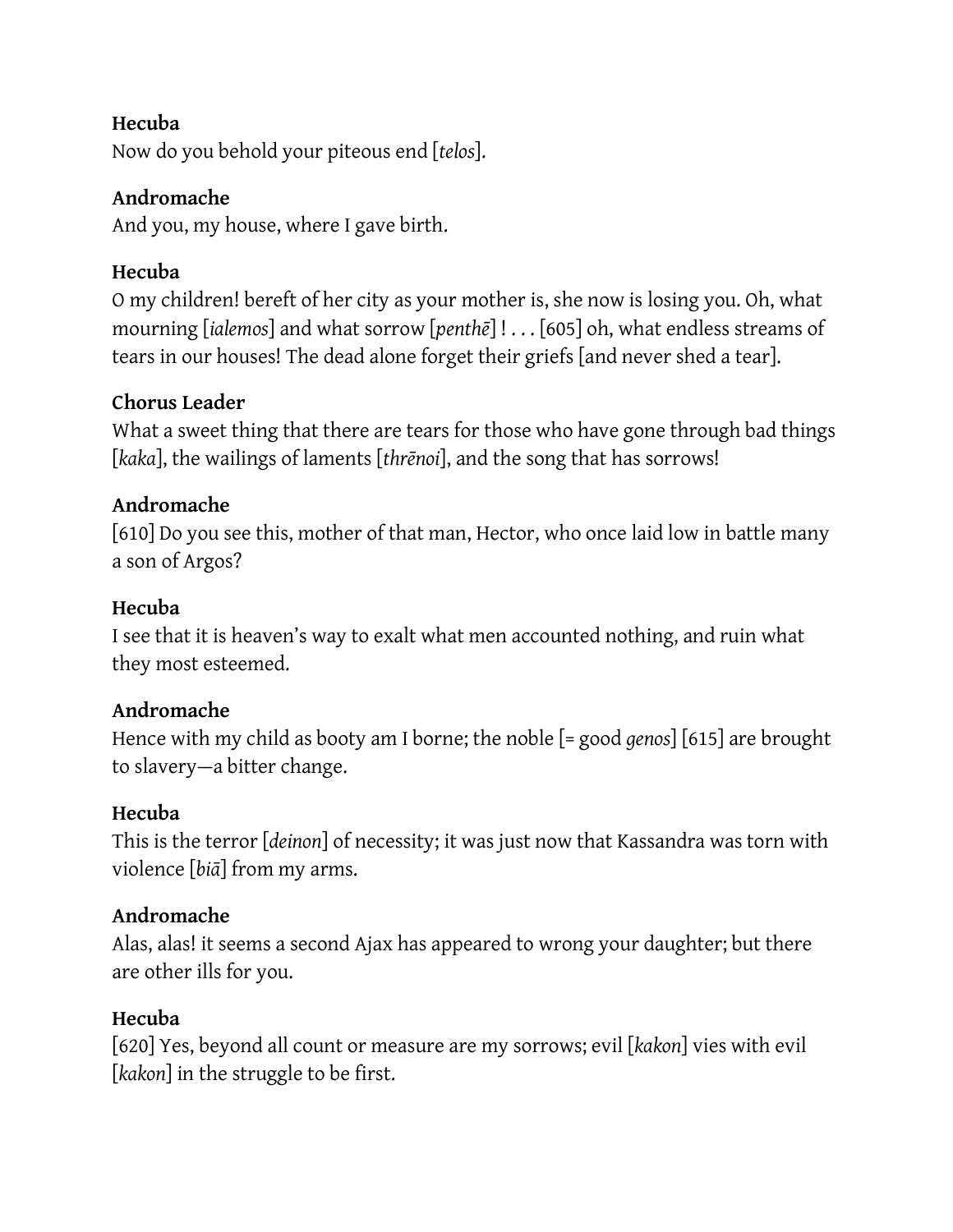### **Andromache**

Your daughter Polyxena is dead, slain at Achilles' tomb [*taphos*], an offering to his lifeless corpse.

# **Hecuba**

O woe is me! This is that riddle [*ainigma*] Talthybios [625] long ago told me, a truth obscurely uttered.

# **Andromache**

I saw her myself; so I alighted from the chariot, and covered her corpse with a mantle, and struck upon my breast.

# **Hecuba**

Alas! my child, for your unhallowed sacrifice! and yet again, alas! for your shameful [*kakon*] death!

# **Andromache**

[630] Her death was even as it was, and yet that death of hers was after all a happier fate than my life.

# **Hecuba**

Death and life are not the same, my child; the one is annihilation, the other keeps a place for hope.

# **Andromache**

Hear, O mother of children! give ear to what I urge so well, [635] that I may cheer my drooping spirit [*phrēn*]. It is all one, I say, never to have been born and to be dead, and better far is death than life with misery. For the dead feel no sorrow any more and know no grief; but he who has known prosperity and has fallen on evil [*kakai*] days [640] feels his spirit [*psūkhē*] straying from the scene of former joys. Now that child of yours is dead as though she never had seen the light, and little she knows of her calamity [*kakon*]; whereas I, who aimed at a fair repute, though I won a higher lot than most, yet missed my luck in life. [645] For all that stamps the wife a moderate woman [*sōphrōn*], I strove to do in Hector's home. In the first place, whether there is a slur upon a woman, or whether there is not, the very fact of her not staying at home brings in its train an evil [*kakon*] name; [650] therefore I gave up any longing [*pothos*] to do so, and stayed within my house; nor would I admit indoors the clever talk [*epos*] women love, but I was content to have in my own mind [*noos*] a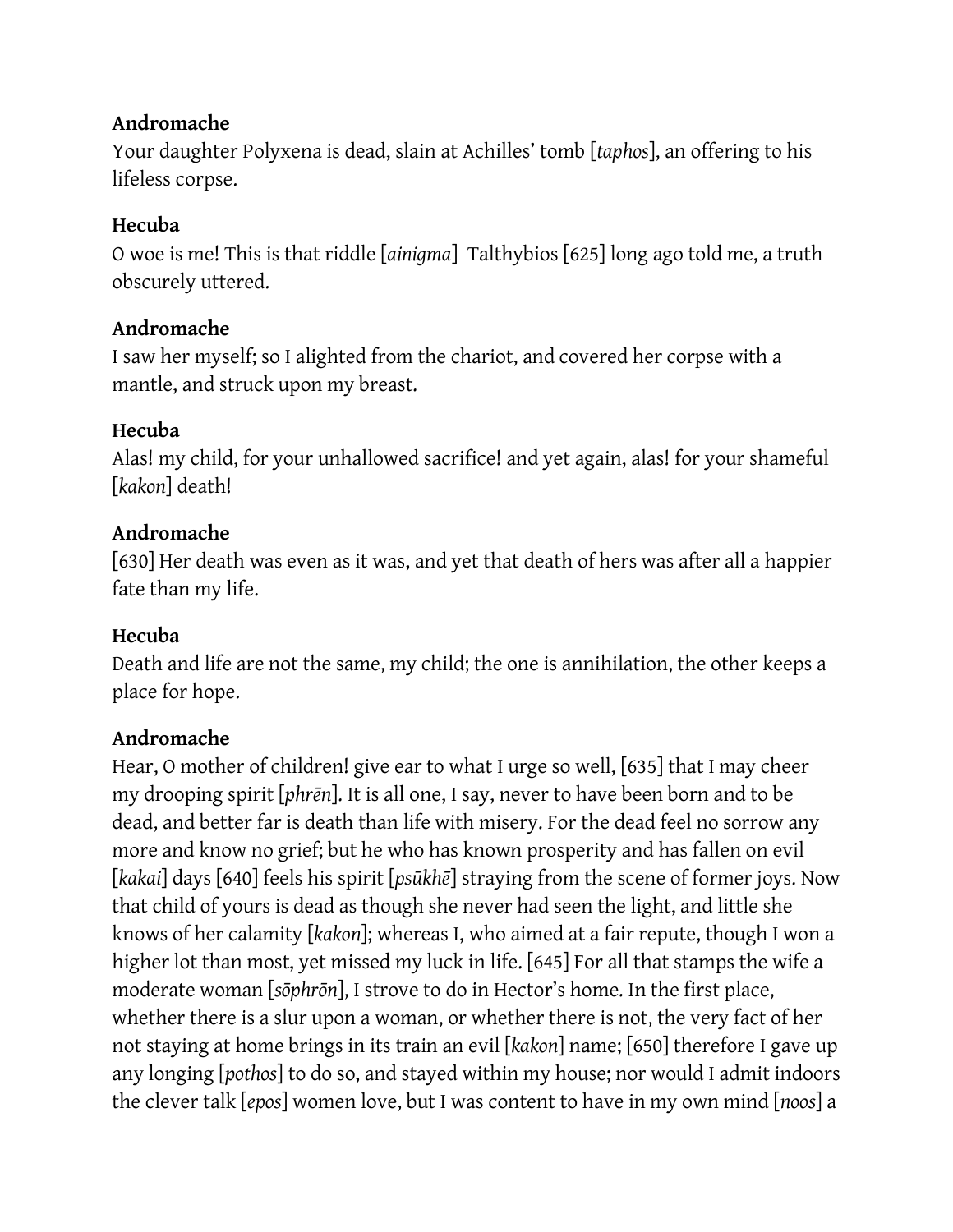sound teacher. And ever would I keep a silent tongue and serene [*hēsukhos*] eye before my husband; [655] and well I knew where I might rule him, and where it was best to yield.

Report of this has reached the Achaean army, and proved my ruin; for when I was taken captive, Achilles' son would have me [660] as his wife, and I must serve in the house of murderers. And if I set aside my love [*philos*] for Hector, and open my heart [*phrēn*] to this new lord, I shall appear [*phainein*] a traitress [*kakē*] to the dead, while, if I hate him, I shall incur my master's displeasure. [665] And yet they say a single night removes a woman's dislike for her husband; I despise the woman who, when she has lost her former husband, transfers her love [*phileîn*] by marrying another. Not even the horse, if parted from her stablemate, [670] will cheerfully draw the yoke; and animals have neither speech nor sense to help them, and are by nature man's inferiors.

O my *philos* Hector, in you I found a husband amply dowered with wisdom, noble birth [*genos*] and fortune, a brave man and a mighty; [675] while you took from my father's house a spotless bride, yourself the first to make this maiden wife. But now death has claimed you, and I am soon to sail to Hellas, a captive doomed to wear the yoke of slavery. Has not then the dead Polyxena, [680] for whom you wail, less evil [*kaka*] to bear than I? I have not so much as hope, the last resource of every human heart [*phrenes*], nor do I beguile myself with dreams of future bliss, the very thought of which is sweet.

#### **Chorus Leader**

You are in the same plight as I; your lamentations [685] for yourself remind me of my own pains [*pēma*, pl.].

#### **Hecuba**

I never yet have set foot on a ship's deck, though I have seen such things in pictures and know of them from hearsay. Now sailors, if there comes a storm of moderate force, are all eagerness to save [*sōzein*] themselves by toil [*ponoi*]; [690] one stands at the tiller, another sets himself to work the sheets, a third meanwhile is baling out the ship; but if tempestuous sea [*pontos*] arise to overwhelm them, they yield to fortune and commit themselves to the driving billows. Even so I, by reason of my countless troubles [*pēma*, pl.], [695] am speechless and forbear to say a word; for this surge of misery from the gods is too strong for me. Cease, my *philē* child, to speak of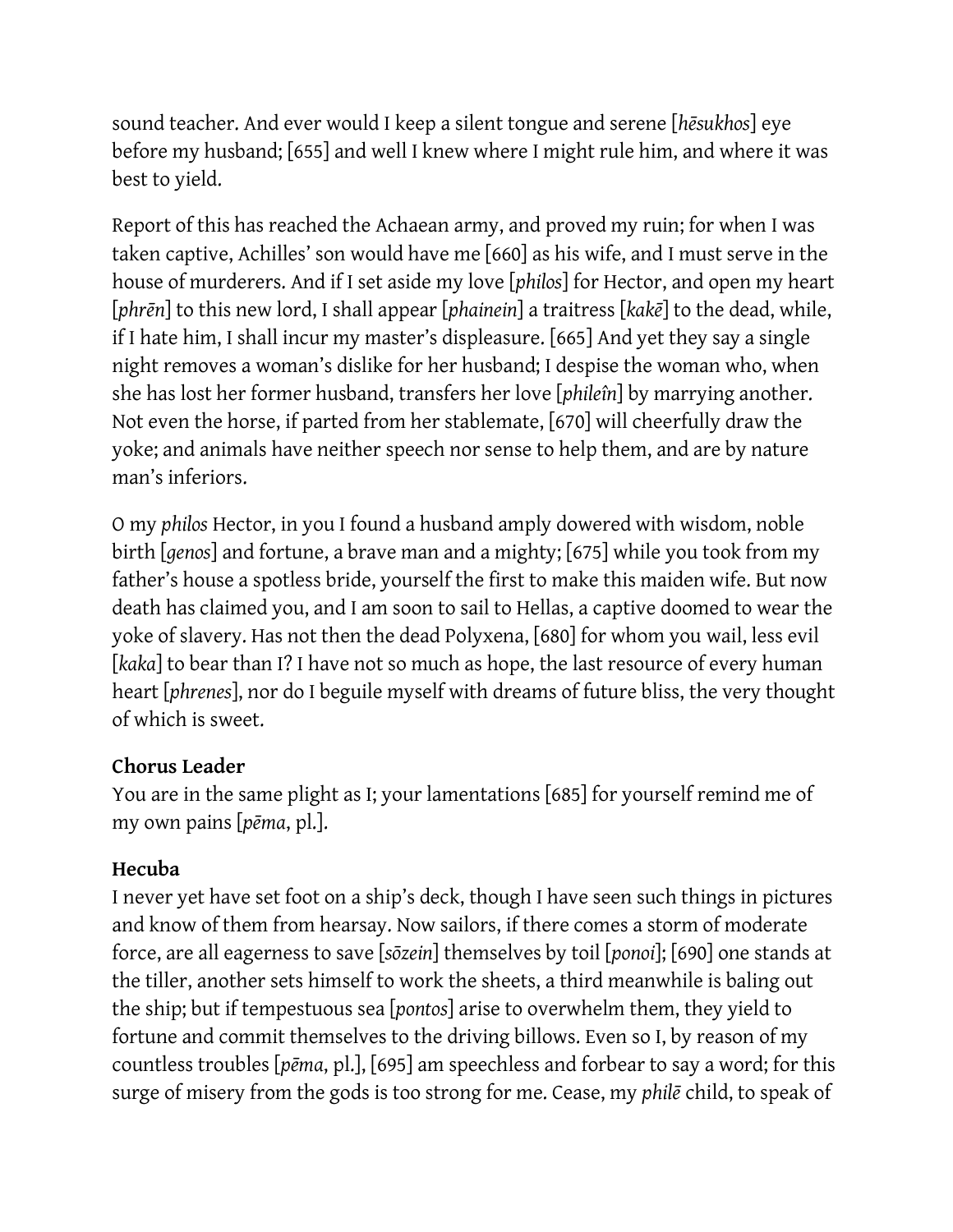Hector's fate; no tears of yours can save him; honor [*timeîn*] your present master, [700] offering your conduct as the sweet [*philon*] bait to win him. If you do this, you will cheer your friends [*philoi*] as well as yourself and you shalt rear my Hector's child to lend stout aid to Ilion, that so your children in the aftertime [705] may build her up again, and our city [*polis*] yet be established. But our talk must take a different turn; who is this Achaean servant I see coming here again, sent to tell us of some new design?

# **Talthybios**

You that once were the wife of Hector, bravest [*aristos*] of the Phrygians, [710] do not hate me, for I am not a willing messenger. The Danaans and sons of Pelops both command—

# **Andromache**

What is it? your prelude bodes evil [*kaka*] news.

**Talthybios** It is decreed your son is—how can I tell my news?

### **Andromache**

Surely not to have a different master from me?

# **Talthybios**

[715] None of all Achaea's chiefs shall ever lord it over him.

# **Andromache**

Is it their will to leave him here, a remnant of Phrygia's race?

# **Talthybios**

I know no words to break the bad news [*kaka*] lightly to you.

# **Andromache**

I thank you for your scruples [*aidōs*], unless indeed you have good news to tell.

# **Talthybios**

They mean to slay your son; there is my hateful [*kakon*] message to you.

# **Andromache**

[720] Oh me! this is worse [*kakon*] tidings than my forced marriage.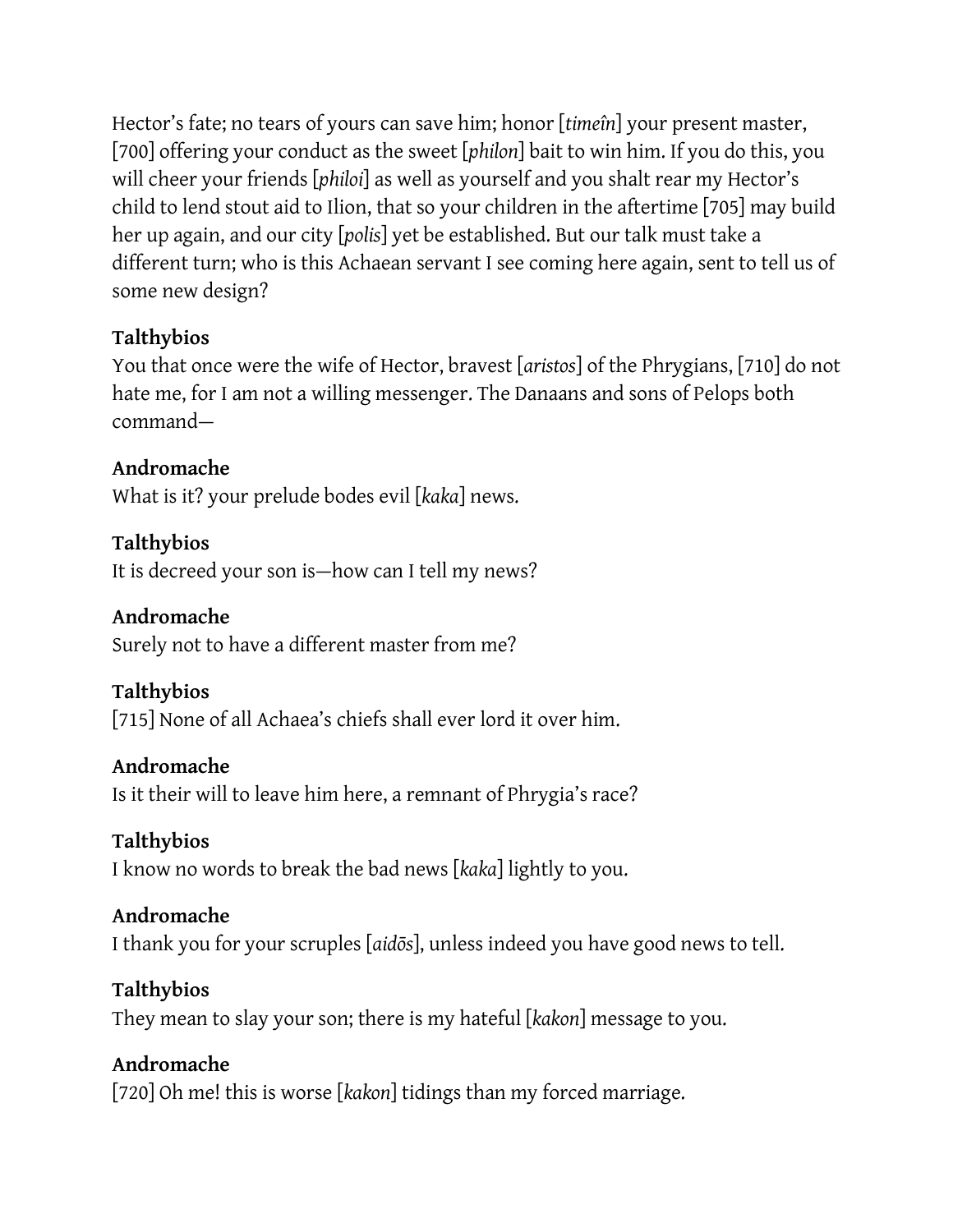# **Talthybios**

So spoke Odysseus to the assembled Hellenes, and his word prevails.

# **Andromache**

Oh, once again alas! there is no measure in the woes [*kaka*] I suffer [*paskhein*].

# **Talthybios**

He said they should not rear such a son of a noble [*aristos*] father.

# **Andromache**

May such counsels prevail about children of his!

# **Talthybios**

[725] He must be thrown from Troy's battlements. Let it be so, and you will appear [*phainein*] the more wise [*sophos*]; do not cling to him, but bear your sorrows [*kaka*] nobly [= good *genos*], nor in your weakness think that you are strong. For nowhere do you have any help; consider this you must; [730] your husband and your city [*polis*] are no more, so you are in our power, and I alone am match enough for one woman; therefore I would not see you bent on strife, or any course to bring you shame or hate, nor would I hear you rashly curse the Achaeans. [735] For if you say anything to anger the army, this child will find no burial [*taphos*] nor pity either. But if you hold your peace and with composure take your fate, you will not leave his corpse unburied, and you yourself will find more favor with the Achaeans.

# **Andromache**

[740] My dearest [*philē*]! my own sweet child and most highly honored [*timeîn*]! your death the foe [*ekhthros*] demands, and you must leave your wretched mother. Your father's nobility [= good *genos*], the salvation [*sōtēriā*] of others, proves your destruction; to you your father's valor [*esthlos*] has proved no gift. [745] O my unlucky bed and marriage, that brought me once to Hector's home, hoping to be the mother of a son that should be king [*turannos*] over Asia's fruitful fields instead of serving as a victim to the Danaans! Do you weep, my child? do you know your hapless fate [*kaka*]? [750] Why clutch me with your hands and to my garment cling, nestling like a tender chick beneath my wing? Hector will not rise from the earth and come gripping his famous spear to bring you salvation [*sōtēriā*]; no kinsman of your father appears, nor might of Phrygian hosts; [755] one dreadful headlong leap from the dizzy height and you will dash out your life with none to pity you! Oh to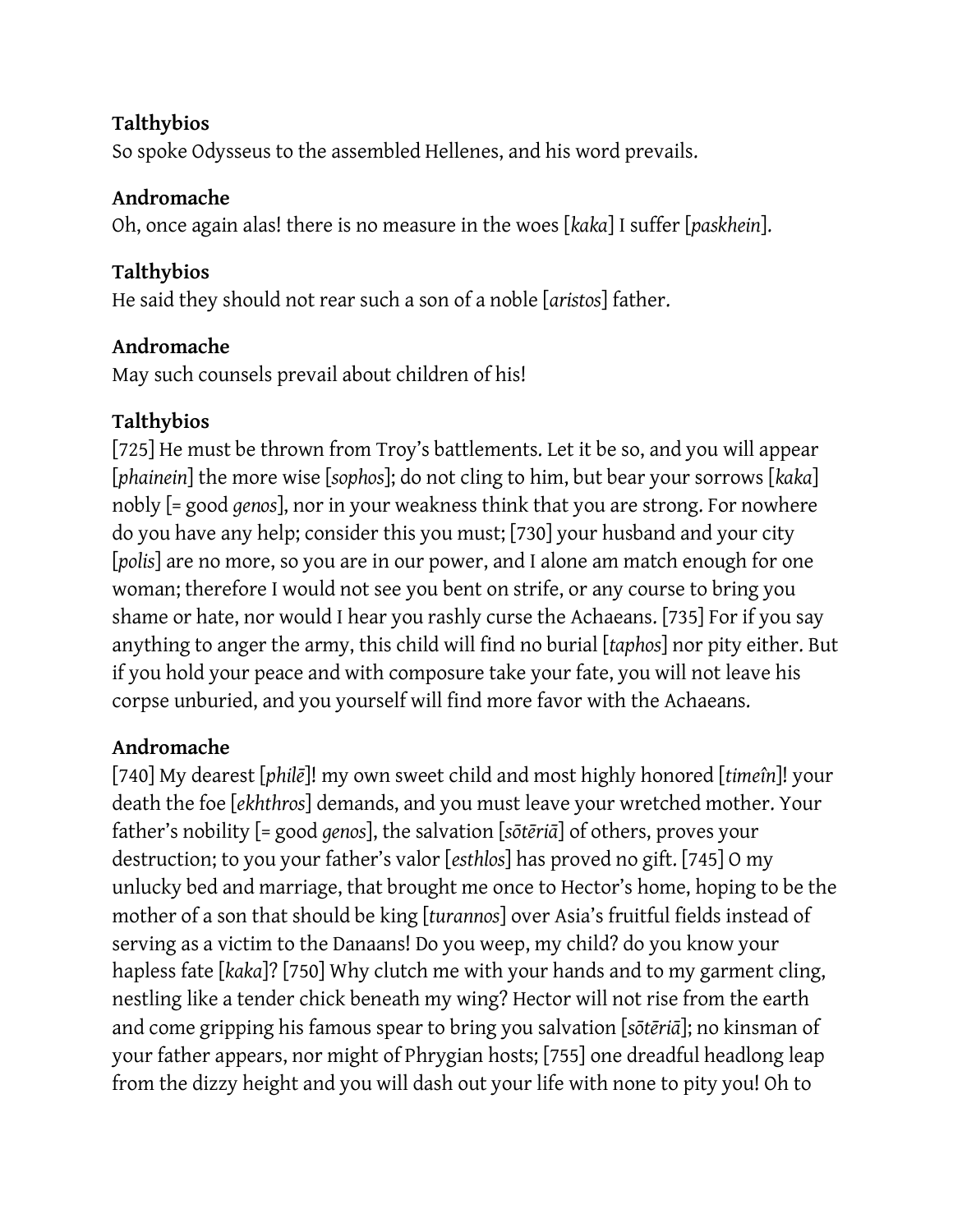clasp your tender limbs, a mother's fondest [most *philos*] joy! Oh to breathe your fragrant breath! In vain it seems these breasts did suckle you, wrapped in your swaddling-clothes; [760] all for nothing I used to toil [*ponoi*] and wear myself away! Kiss your mother now for the last time, nestle to her that bore you, twine your arms about my neck and join your lips to mine! O you Hellenes, cunning to devise new forms of cruelty [*kaka*], [765] why slay this child responsible [*aitiā*] for no wrong? You daughter of Tyndareus, you are no child of Zeus, but I say you were born of many a father, first of some evil demon, next of Envy, then of Murder and of Death, and every horror [*kaka*] that the earth breeds. [770] That Zeus was never father of yours I boldly do assert, bane as you have been to many a Hellene and barbarian too. Destruction catch you! Those fair eyes of yours have brought a shameful ruin on the fields of glorious Troy. Take the child and bear him hence, hurl him down if you wish, [775] then feast upon his flesh! It is the gods' will we perish, and I cannot ward the deadly stroke from my child. Hide me and my misery; cast me into the ship's hold; for it is to a fair wedding I am going, now that I have lost my child!

### **Chorus Leader**

[780] Unhappy Troy! you have lost countless men for the sake of [*kharis*] one woman and her hateful bed.

# **Talthybios**

Come, child, leave fond embracing of your woeful mother, and mount the high coronal of your ancestral towers, [785] there to draw your parting breath, as is ordained. Take him away. His should the duty be to do such herald's work, whose heart knows no pity and who loves [*philos*] ruthlessness more than my soul does.

*Exeunt Andromache and Talthybios with Astyanax.*

# **Hecuba**

[790] O child, son of my hapless boy, an unjust [*adikos*] fate robs me and your mother of your life [*psūkhē*]. What am I suffering [*paskhein*]? What can I do for you, luckless one? For you I strike upon my head and beat my breast, my only gift; [795] for that is in my power. Woe for my city [*polis*]! woe for you! What sorrow do we not have? What is wanting now to our utter and immediate ruin?

# **Chorus**

O Telamon, King of Salamis, the feeding-ground of bees, [800] who have your home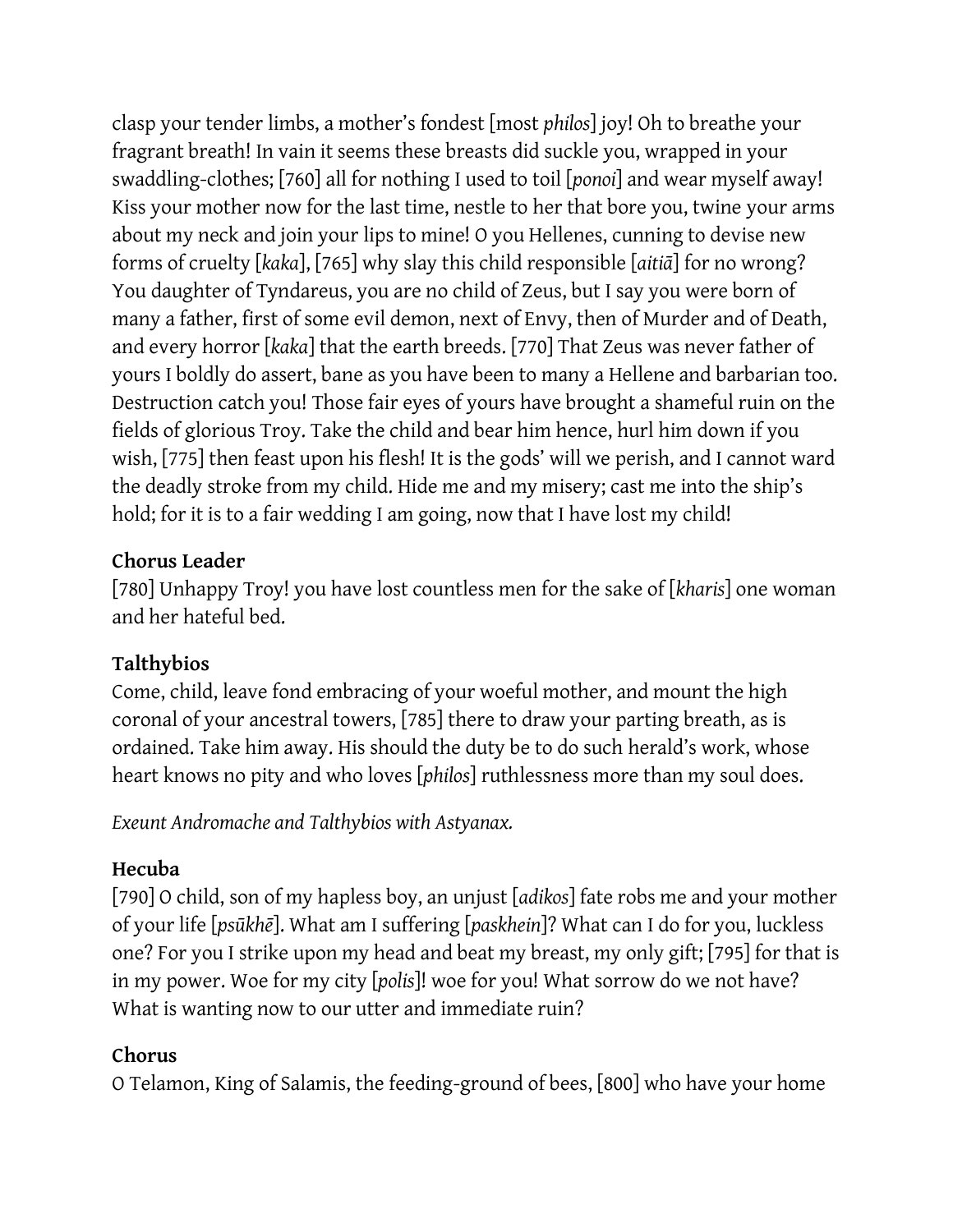[*oikos*] in a sea-girt isle that lies near the holy hills where first Athena made the grey olive branch to appear, a garland [*stephanos*] for heavenly heads and adornment [*kosmos*] for happy Athens, you came, you came in knightly brotherhood [805] with that great archer, Alkmene's son, to sack our city [*polis*] Ilion, in days gone by, [on your advent from Hellas];

When he led the chosen flower of Hellas, vexed [810] for the steeds,<sup>3</sup> and at the fair stream of Simoeis he stayed his sea-borne ship and fastened cables to the stern, and forth from the ship he took the bow his hand could deftly shoot, to be the doom of Laomedon; and with the ruddy breath of fire [815] he wasted the masonry squared by Phoebus' line and chisel, and sacked the land of Troy; so twice in two attacks has the blood-stained spear destroyed Dardania's walls.

 $[820]$  In vain, it seems, you Phrygian boy $^4$  pacing with dainty step among your golden chalices, do you fill high the cup of Zeus, a lovely service; [825] the land of your birth is being consumed by fire. The shore re-echoes to our cries; and, as a bird bewails its young, [830] so we bewail our husbands or our children, or our old mothers. The dew-fed springs where you bathed, the course where you trained, [835] are now no more; but you beside the throne of Zeus are sitting with a calm, sweet smile upon your charming [*kharis*] young face, while the spear of Hellas has destroyed the land of Priam.

[840] Ah! Love, Love, who once sought these Dardanian halls, deep-seated in the hearts of heavenly gods, how high you made Troy to tower in those days, [845] allying her with deities! But I will cease to urge reproaches against Zeus; for whitewinged dawn, whose light is dear [*philon*] to man, [850] turned a baleful eye upon our land and watched the ruin of our citadel, though she had within her bridal bower a husband to give her children,<sup>5</sup> from this land, [855] whom once a chariot of gold spangled stars caught up and carried there, great source of hope to his native country; but all the love the gods once had for Troy is passed away.

#### **Menelaos**

[860] Hail! you radiant flare of the sun, by whose fair light I now shall capture her that was my wife, Helen; for I am that Menelaos, who has toiled so hard, I and

<sup>4</sup> Ganymede, a son of Tros. [E.P. Coleridge]

 <sup>3</sup> Hēraklēs had destroyed a sea-monster for Laomedon on condition of receiving a gift of horses for his trouble, and, on Laomedon repudiating the promise, sacked Troy. [E.P. Coleridge]

<sup>&</sup>lt;sup>5</sup> Referring to the union of Eos [Dawn] and Tithonos. [E.P. Coleridge]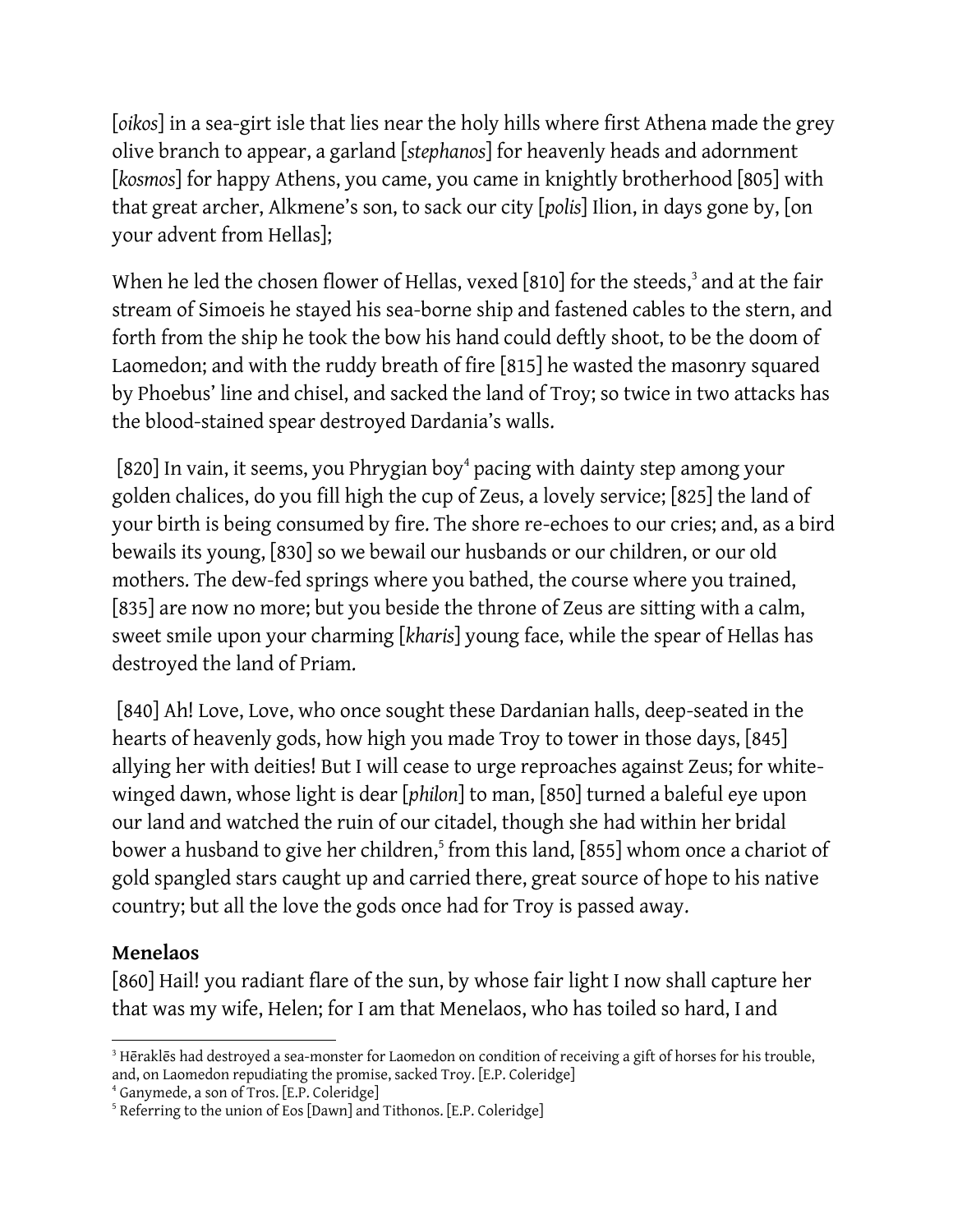Achaea's army. I came to Troy, not so much as men suppose [865] for, the sake of a woman, but to punish the man who from my house stole my wife, traitor to my hospitality. But he, by the gods' will, has paid the penalty [*dikē*], ruined, and his country too, by the spear of Hellas. And I have come to bear that wretched woman away—wife I have no mind [870] to call her, though she once was mine—for now she is one among the other Trojan women who share these tents as captives. For they, the very men who toiled to take her with the spear, have granted to me to slay her, [875] or, if I will, to spare and carry back with me to Argos. Now my purpose is not to put her to death in Troy, but to carry her to Hellas in my sea-borne ship, and then surrender her to death, a recompense to all whose *philoi* were slain in Ilion. [880] Ho! my servants, enter the tent, and drag her out to me by her hair foul with murder; and when a favoring breeze shall blow, to Hellas will we convey her.

# **Hecuba**

O you that do support the earth and rest thereupon, [885] whoever you are, a riddle past our knowledge! Zeus, whether you are natural necessity, or man's intellect [*noos*], to you I pray; for, though you tread over a noiseless path, all your dealings with mankind are guided by justice [*dikē*].

# **Menelaos**

What is this? Strange the prayer you offer to the gods!

# **Hecuba**

[890] I thank you, Menelaos, if you will slay that wife of yours. Yet shun the sight of her, lest she strike you with longing [*pothos*]. For she ensnares the eyes of men, overthrows their towns [*polis*], and burns their houses [*oikoi*], so potent are her witcheries! Well I know her; so do you and those who have suffered [*paskhein*] too.

#### **Helen**

[895] Menelaos! this prelude well may fill me with alarm; for I am taken with violence [*biā*] by your servants' hands and brought before these tents. Still, though I am sure you hate me, yet I want to inquire [900] what you and Hellas have decided about my life [*psūkhē*].

#### **Menelaos**

To judge your case required no great exactness; the army with one consent, that army whom you wronged [= not + verb from *dikē*], handed you over to me to die.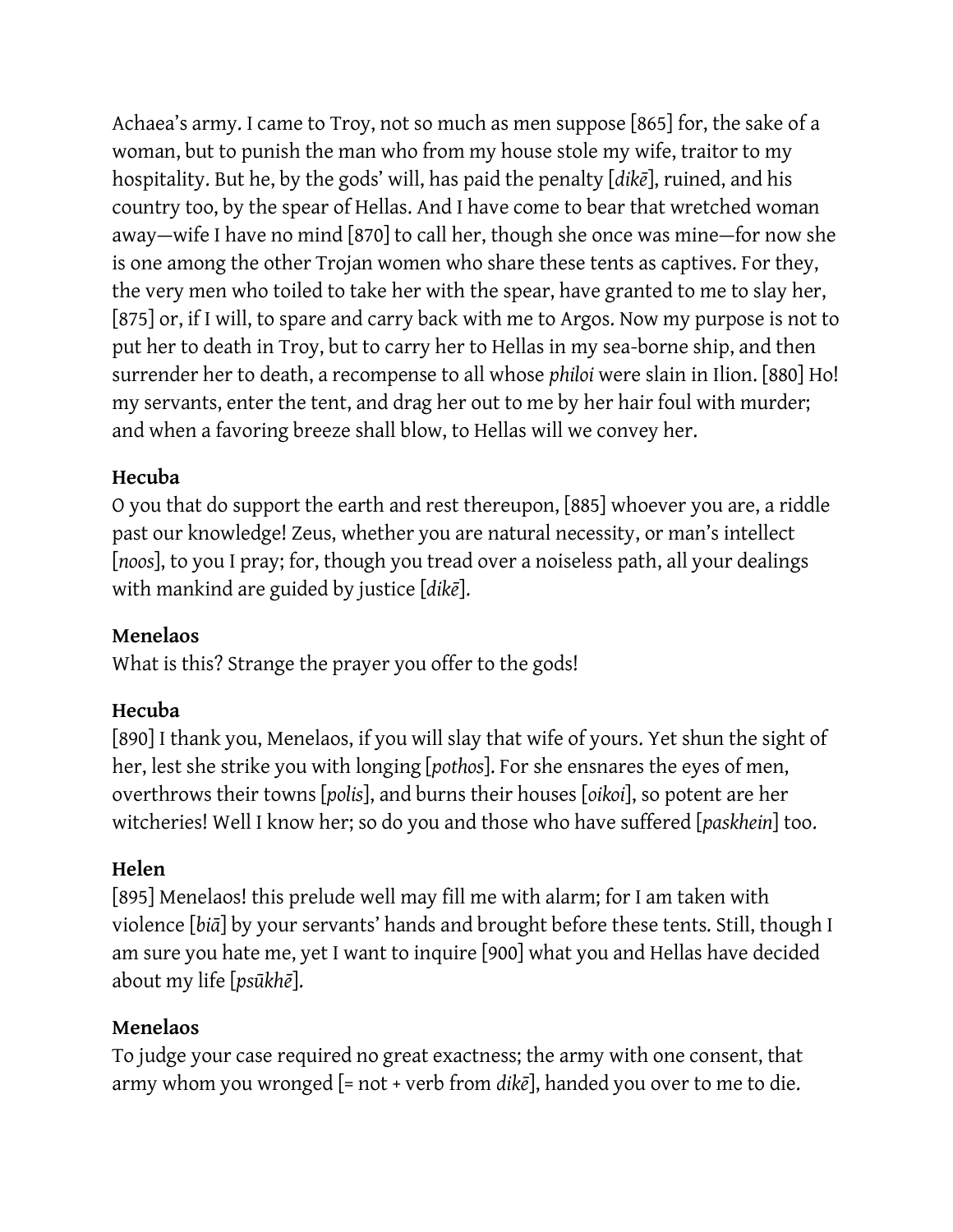#### **Helen**

May I answer this decision, proving that my death, if I am to die, will be not *dikaios*?

#### **Menelaos**

[905] I came not to argue, but to slay you.

# **Hecuba**

Hear her, Menelaos; let her not die for want of that, and let me answer her again, for you know nothing of her villainies [*kaka*] in Troy; and the whole case, if summed up, [910] will insure her death against all chance of an escape.

# **Menelaos**

This gift needs leisure; still, if she wishes to speak, she may. Yet I will grant her this because of your words, that she may hear them, and not for her own sake [*kharis*].

# **Helen**

Perhaps you will not answer me, from counting me a foe, [915] whether my words seem good or ill [*kakon*]. Yet I will put my charges and yours over against each other, and then reply to the accusations I suppose you will advance against me. First, then, that woman was the author of these troubles [*kaka*] [920] by giving birth to Paris; next, old Priam ruined Troy and me, because he did not slay his child Alexandros, baleful semblance of a fire-brand,<sup>6</sup> long ago. Hear what followed. This man was to judge [*krinein*] the claims of three rival goddesses; [925] so Pallas offered him command of all the Phrygians, and the destruction of Hellas; Hera promised he should spread his dominion over Asia, and the utmost bounds of Europe, if he would decide [*krinein*] for her; but Cypris spoke in rapture of my loveliness, [930] and promised him this gift, if she should have the preference over those two for beauty. Now mark the inference I deduce from this; Cypris won the day over the goddesses, and thus far has my marriage proved of benefit to Hellas, that you are not subject to barbarian rule, neither vanquished in the strife, nor yet by tyrants crushed. [935] What Hellas gained, was ruin to me, sold for my beauty, and now I am reproached for that which should have set a garland [*stephanos*] upon my head. But you will say I am silent on the real matter at hand, how it was I started forth and left your house by stealth. [940] With no small goddess at his side he came, my accursed wretch, call

 <sup>6</sup> Hecuba had dreamed she would hear a son who would cause the ruin of Troy; on the birth of Paris an oracle confirmed her fears.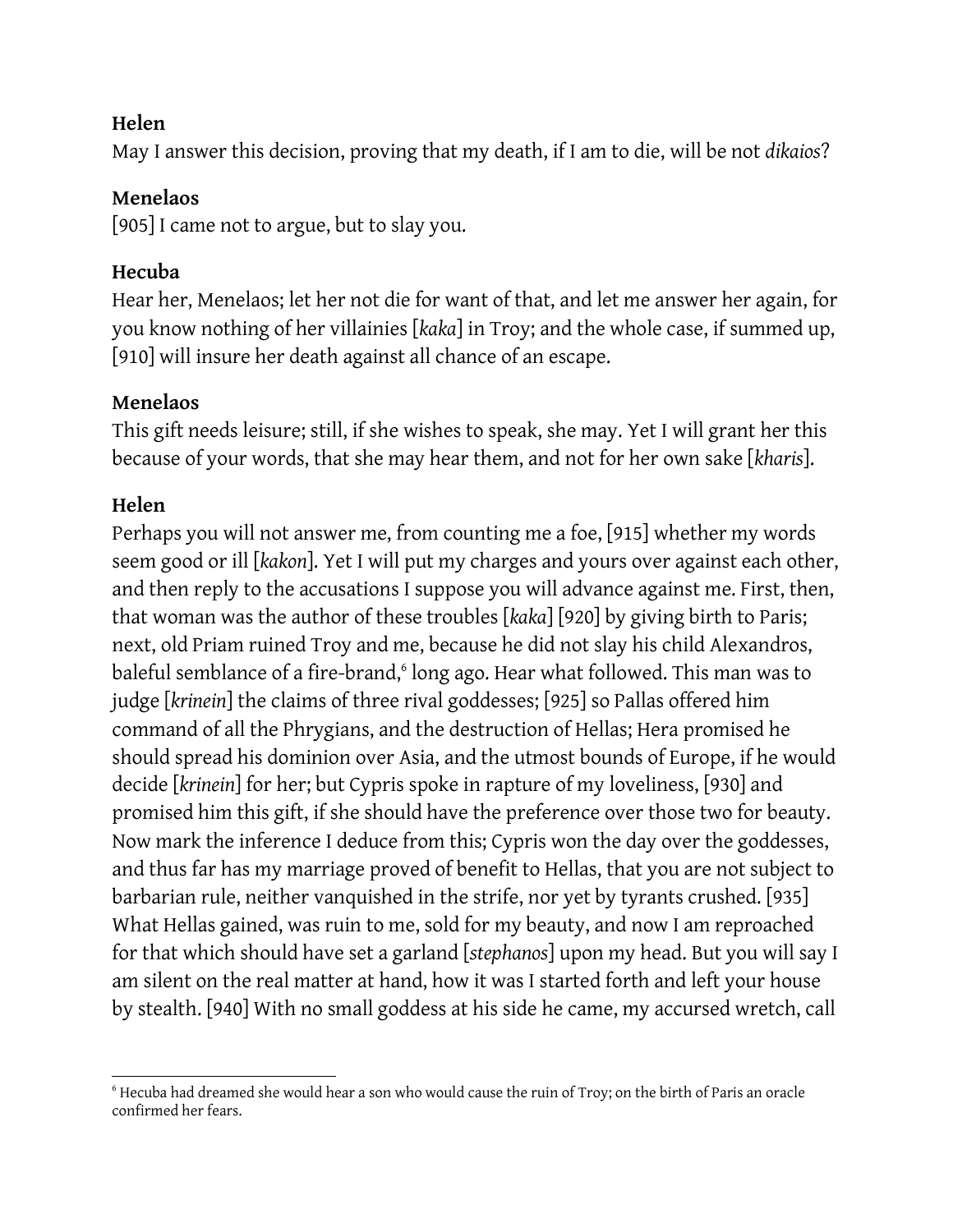him Alexandros or Paris, as you will; and you, villain [most *kakos*], left him behind in your house, and sailed away from Sparta to the land of Crete.

[945] Enough of this! For all that followed I must question myself, not you; what thought led me to follow the *xenos* from your house, traitress to my country and my home? Punish the goddess, show yourself more mighty even than Zeus, who, though he lords it over the other divinities [*daimones*], [950] is her slave; therefore I may well be pardoned. Still, from this you might draw a specious argument against me; when Paris died, and earth concealed his corpse, I should have left his house [*oikos*] and sought the Argive fleet, since my marriage was no longer in the hands of gods. [955] That was what I was eager to do; and the warders on the towers and watchmen on the walls can bear me witness, for often they found me seeking to let myself down stealthily by cords from the battlements [but there was that new husband, Deiphobos, that carried me off [960] by force [*biā*] to be his wife against the will of Troy]. How then, my lord, could I be justly [= with *dikē*] put to death . . . by you, with any show of right [*dikaios*], seeing that he wedded me by force [*biā*], and those my other natural gifts have served a bitter slavery, instead of leading on to triumph? If it is your will indeed [965] to master gods, that very wish displays your folly.

#### **Chorus Leader**

O my royal mistress, defend your children's and your country's cause, bringing to nothing her persuasive arguments, for she pleads well in spite of all her villainous *kaka*] deeds; this is monstrous [*deinon*]!

#### **Hecuba**

First I will take up the cause of those goddesses, [970] and prove how she perverts justice [*dikē*]. For I can never believe that Hera or the virgin [*parthenos*] Pallas would have been guilty of such folly, the one to sell her Argos to barbarians, or that Pallas ever would make her Athens subject to the Phrygians, [975] coming as they did in mere wanton sport to Ida to contest the palm of beauty. For why should goddess Hera set her heart so much on such a prize? Was it to win a nobler lord than Zeus? or was Athena hunting down among the gods a husband, [980] she who in her dislike of marriage won from her father the gift of remaining unwed? Do not seek to impute folly to the goddesses, in the attempt to adorn [*kosmeîn*] your own sin [*kakon*]; never will you persuade the wise [*sophoi*]. Next you have said—what well may make men jeer—that Cypris came with my son to the house of Menelaos. [985]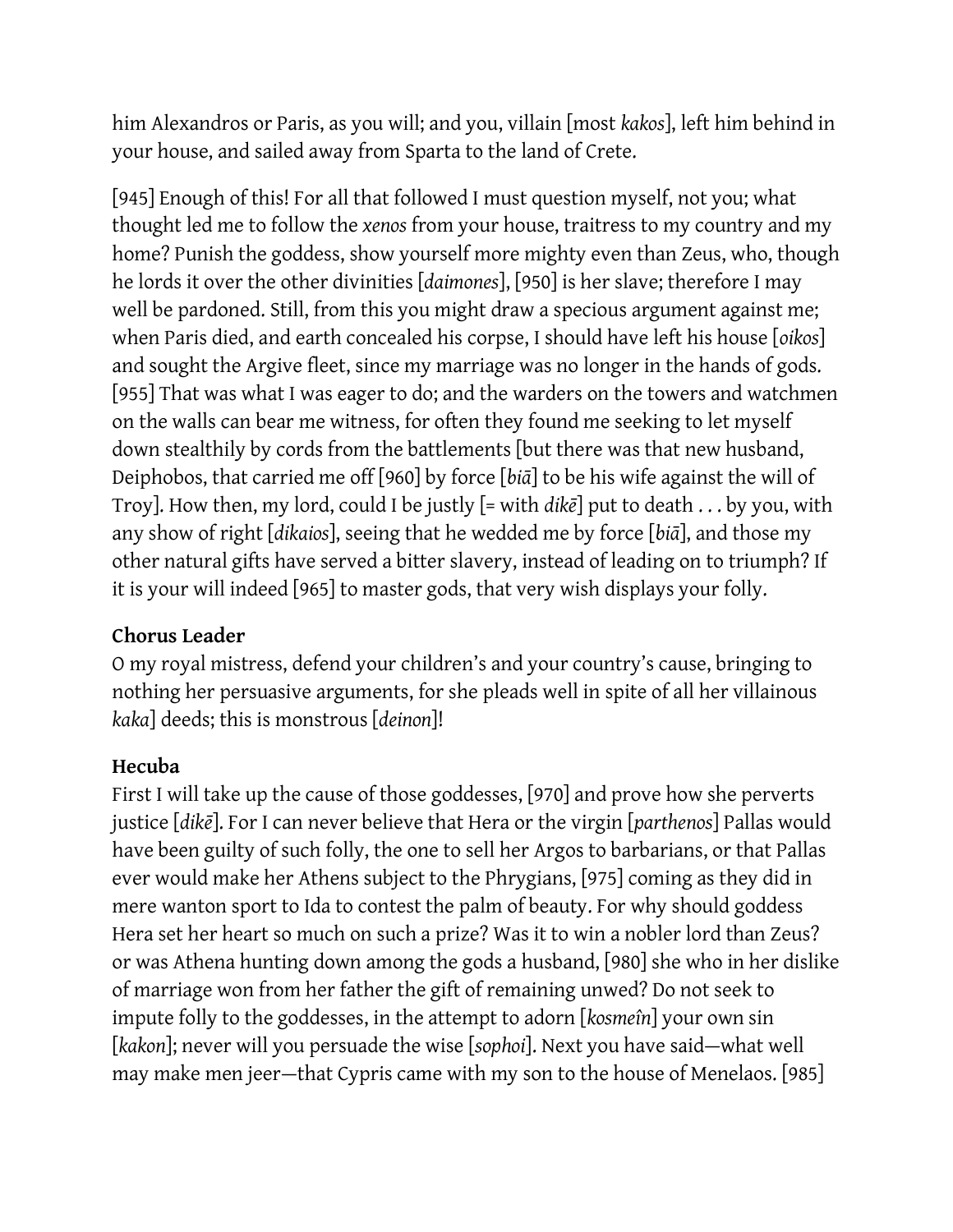Could she not have stayed serenely [*hēsukhos*] in heaven and brought you and Amyklai as well to Ilion?

No! my son was exceedingly handsome, and when you saw him your mind [*noos*] straightaway became your Aphrodite; for every folly that men commit, they lay upon this goddess, [990] and rightly does her name<sup>7</sup> begin the word for "senselessness"; so when you caught sight of him in gorgeous foreign clothes, ablaze with gold, your senses [*phrenes*] utterly forsook you. Yes, for in Argos you had moved in simple state, but, once free of Sparta, [995] it was your hope to deluge by your lavish outlay Phrygia's town [*polis*], that flowed with gold; nor was the palace of Menelaos rich enough for your luxury to riot in.

Enough of this! My son carried you off by force [*biā*], so you say; what Spartan saw this? what cry for help [1000] did you ever raise, though Kastor was still alive, a vigorous youth, and his brother also, not yet among the stars? Then when you had come to Troy, and the Argives were on your track, and the mortal combat [*agōn*] had begun, whenever tidings came to you of [1005] Menelaos' prowess, you would praise him, to grieve my son, because he had so powerful a rival in his love; but if the Trojans prospered, Menelaos was nothing to you. Your eye was fixed on Fortune, and by such practice you were careful to follow in her steps, careless of virtue's [*aretē*] cause. [1010] And then you assert that you tried to let yourself down from the towers by stealth with twisted cords, as if unwilling to stay? Where were you ever found fastening the noose about your neck, or whetting the knife, as a noble wife would have done in longing [*potheîn*] for her former husband? [1015] And yet often I advised you saying, "Get away, daughter; my sons will take other brides, and I will help you to steal away, and convey you to the Achaean fleet; oh, end the strife between us and Hellas!" But this was bitter to you. [1020] For you were behaving outrageously [*hubrizein*] in Alexandros's house, wishing to have obeisance done you by barbarians. Yes, it was a proud time for you; and now after all this you have adorned yourself, and come forth and have dared to appear under the same sky as your husband, revolting wretch! [1025] Better if you had come in tattered raiment, cowering humbly in terror, with hair cut short, and if your feeling for your past sins were one of moderation [*sōphrōn*] rather than effrontery. Menelaos, hear the conclusion [*telos*] of my argument; [1030] crown Hellas by slaying her as she

 $\overline{a}$ 

<sup>7</sup> It is almost impossible to reproduce the play on words in Ἀφροδίτη [*Aphroditē*] and ἀφροσύνη [*aphrosunē*]; perhaps the nearest approach would be "sensuality" and "senseless." [E.P. Coleridge]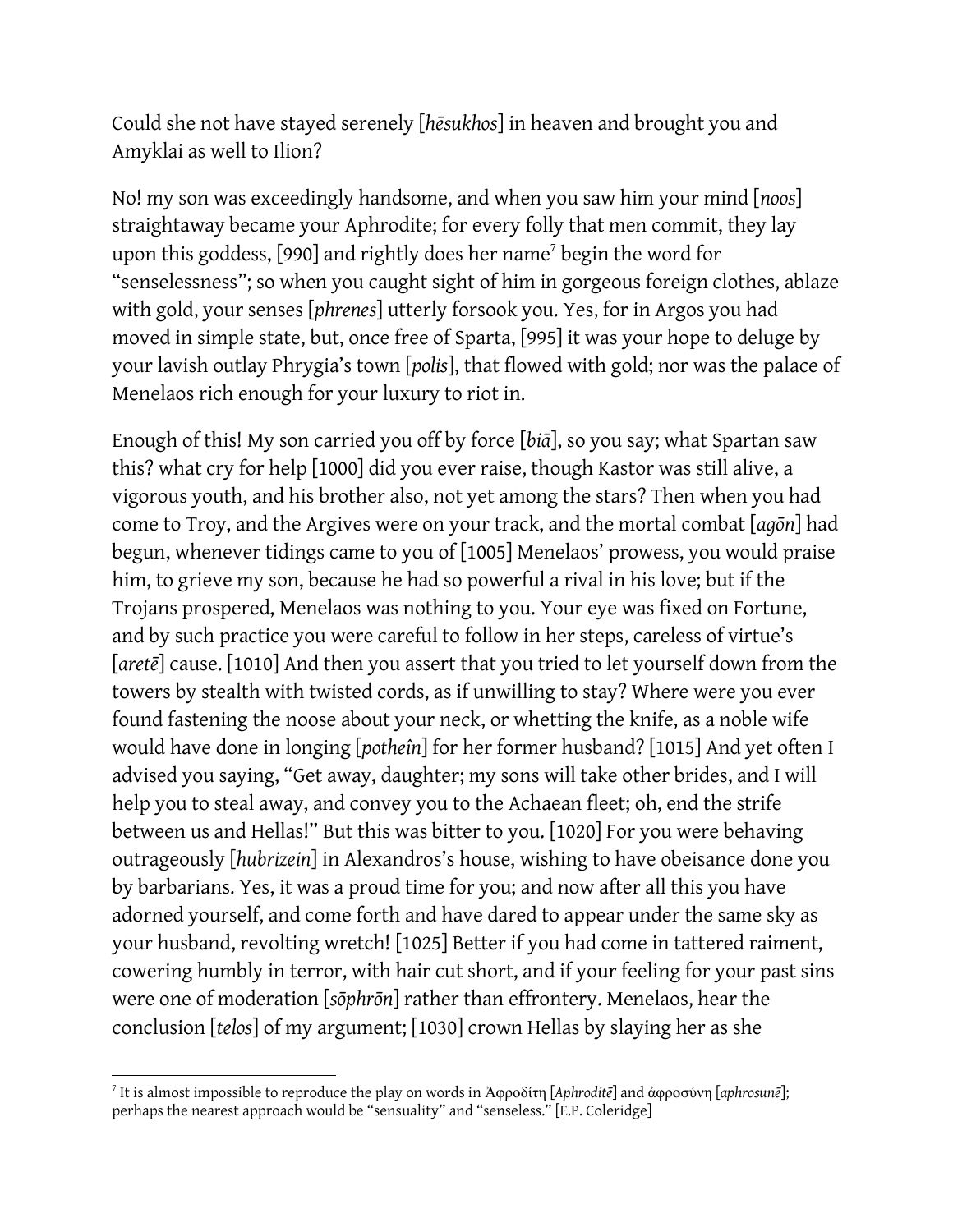deserves, and establish this law [*nomos*] for all other women: death to every one who betrays her husband.

#### **Chorus Leader**

Avenge yourself, Menelaos, on your wife, as is worthy of your home and ancestors, [1035] clear yourself from the reproach of effeminacy at the lips of Hellas, and appear [*phaineîn*] to your foes [*ekhthroi*] as noble [*=* good *genos*].

#### **Menelaos**

Your thoughts coincide with mine, that she, without constraint, left my palace, and sought a the bed of a *xenos*, and now Cypris is introduced for the sake of [*kharis*] mere bluster. Away to those who shall stone you, [1040] and by your speedy death requite the weary toils [*ponoi*] of the Achaeans, so that you may learn not to bring shame on me!

#### **Helen**

Oh, by your knees, I implore you, do not impute that heaven-sent affliction to me, or slay me; forgive me!

#### **Hecuba**

Do not betray your allies, whose death this woman caused; [1045] on their behalf, and for my children's sake, I entreat you.

#### **Menelaos**

Peace, revered lady; to her I pay no heed. I bid my servants take her away, aboard the ship, in which she is to sail.

#### **Hecuba**

Oh never let her set foot within the same ship as you.

#### **Menelaos**

[1050] Why is that? is she heavier than before?

#### **Hecuba**

No one is a lover who doesn't love [*phileîn*] for ever.

#### **Menelaos**

Why, that depends on the mind [*noos*] of those we love. But your wish shall be granted; she shall not set foot upon the same ship with me; for your advice is surely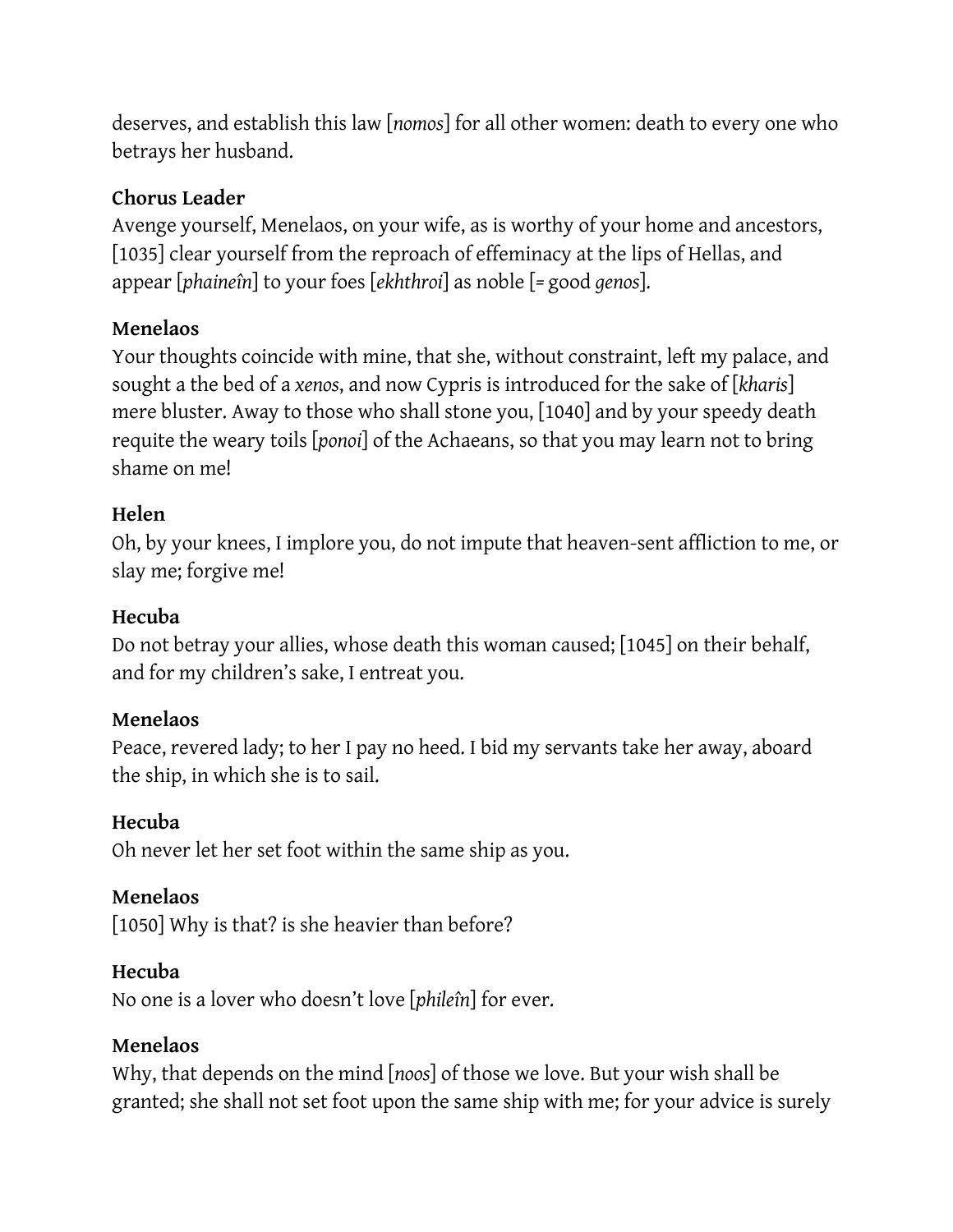not unsound [*kakon*]; [1055] and when she comes to Argos the ignoble [*kakē*] woman shall die a shameful [*kakon*] death as is her due, and impress the need for being moderate [*sōphrōn*] on all women. No easy task; yet shall her fate strike their foolish hearts with terror, even though they are more enimical [*ekhthrai*] than she.

*Exit Menelaos, dragging Helen with him.*

# **Chorus**

[1060] So then you have delivered into Achaea's hand, O Zeus, your shrine in Ilion and your fragrant altar, the offerings of burnt sacrifice with smoke of myrrh to heaven uprising, [1065] and holy [*hieros*] Pergamos, and glens of Ida tangled with the ivy's growth, where rills of melting snow pour down their flood, a holy sun-lit land that bounds the world [1070] and takes the god's first rays!

Gone are your sacrifices! gone the choruses' [*khoroi*] cheerful shout! gone the vigils of the gods as night closed in! your images of carven gold are now no more; [1075] and Phrygia's holy festivals, twelve times a year, at each full moon, are ended now. It is this, it is this that fills me with anxious thought [*phrēn*] whether you, lord, seated on the sky, your heavenly throne, care at all that my city [*polis*] is destroyed, [1080] a prey to the furious fiery blast.

Ah! my *philos* husband, you are a wandering specter; [1085] unwashed, unburied lies your corpse, while over the sea the ship sped by wings will carry me to Argos, land of steeds, where stand Cyclopian walls of stone reaching to heaven. There in the gate the children gather, [1090] and weep their piteous lamentation; they cry, they cry: Mother, alas! torn from your sight, the Achaeans bear me away from you to their dark ship [1095] to row me over the deep to sacred [*hiera*] Salamis or to the hill on the Isthmus, that overlooks two seas, the seat that holds the gates of Pelops.

[1100] Oh may the sacred blazing thunderbolt of the Aegean, hurled in might, smite the ship of Menelaos full in the middle, on its way in mid-sea, [1105] since he is carrying me away in bitter sorrow from the shores of Ilion to be a slave in Hellas, while the daughter of Zeus still keeps her golden mirrors, delight [*kharites*] of girls [*parthenoi*]. [1110] Never may he reach his home in Laconia or his father's hearth and home, nor come to the town [polis] of Pitane<sup>8</sup> or the temple of the goddess<sup>9</sup> with the

 <sup>8</sup> Part of Sparta was so called. [E.P. Coleridge]

<sup>&</sup>lt;sup>9</sup> Athena of "the Brazen House," a temple on the acropolis. [E.P. Coleridge]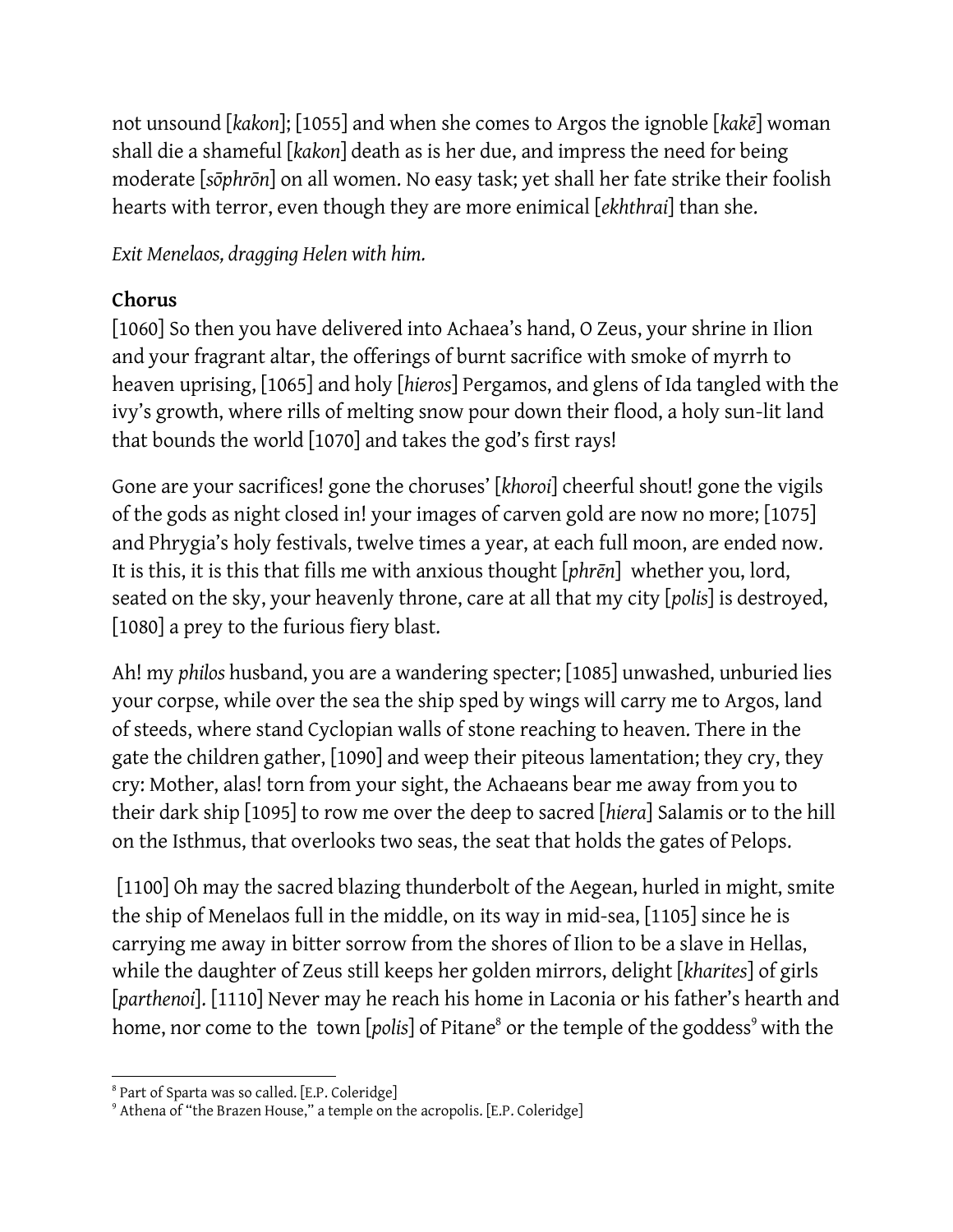gates of bronze, having taken as his captive the one whose marriage brought disgrace on Hellas through its length and breadth and woeful anguish [*pathos*] [1115] on the streams of Simoeis!

*Enter Talthybios and attendants, bearing the corpse of Astyanax on Hector's shield.*

# **Chorus Leader**

All me! ah me! new troubles fall on my country, to take the place of those that still are fresh! Behold, [1120] you hapless wives of Troy, the corpse of Astyanax, whom the Danaans have cruelly slain by hurling him from the battlements.

# **Talthybios**

Hecuba, one ship alone delays its plashing oars, [1125] and it is soon to sail to the shores of Phthia freighted with the remnant of the spoils of Achilles' son; for Neoptolemos is already out at sea, having heard that new calamities have befallen Peleus, for Akastos, son of Pelias, has banished him from the realm. Therefore he is gone, not having the pleasure [*kharis*] of delaying, [1130] and with him goes Andromache, who drew many tears from me when she set out from the land, wailing her country and crying her farewell to Hector's tomb [*tumbos*]. And she begged her master leave to bury this poor dead child of Hector [1135] who breathed out his [*psūkhē*] when hurled from the turrets; entreating too that he would not carry this shield, the terror of the Achaeans—this shield with plates of brass with which his father would gird himself—to the home of Peleus or to the same bridal bower where she, Andromache, [1140] the mother of this corpse, would be wed, a bitter sight to her, but let her bury the child in it instead of in a coffin of cedar or a tomb of stone, and to your hands commit the corpse that you may deck it with robes and garlands [*stephanoi*] as best you can with your present means; [1145] for she is far away and her master's haste prevented her from making funeral rites [*taphos*] the child herself. So we, when you have arranged [*kosmeîn*] the corpse, will heap the earth above and set upon it a spear; but do you with your best speed perform your allotted task; [1150] one toil however I have already spared you, for I crossed Scamander's stream and bathed the corpse and cleansed its wounds. But now I will go to dig a grave [*taphos*] for him, that our united efforts [1155] shortening our task may speed our ship towards home [*oikos*].

*Exit Talthybios.*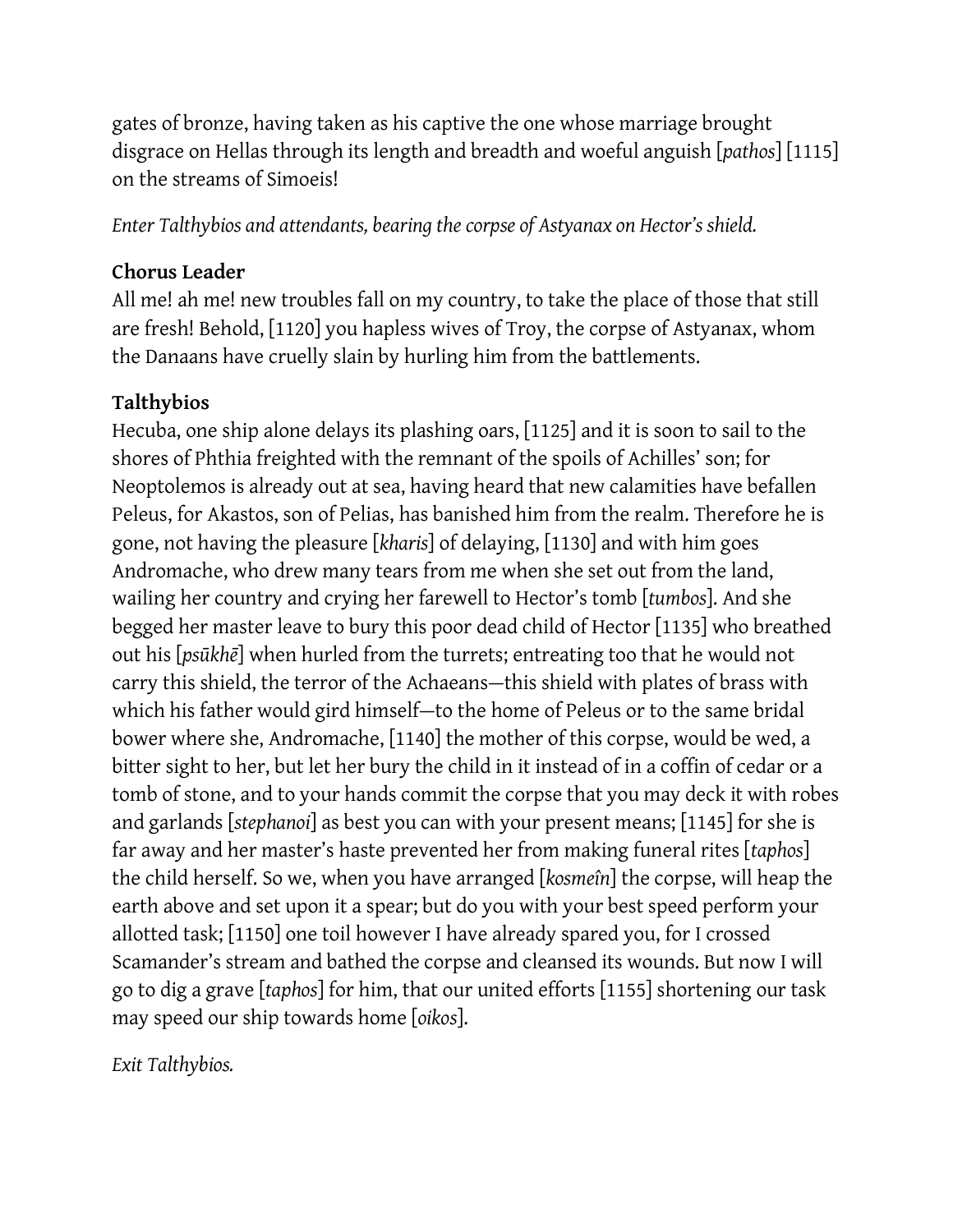Place the shield upon the ground, Hector's shield so deftly rounded, a piteous sight, and not *philon* for me to see. O you Achaeans, more reason have you to boast of your prowess than of your *phrenes*. Why have you in terror of this child [1160] been guilty of a murder never matched before? Did you fear that some day he would rear again the fallen walls of Troy? It seems then you were nothing after all, when, though Hector's fortunes in the war were prosperous and he had ten thousand other arms to back him, we still were daily overmatched; and yet, now that our city [*polis*] is taken and every Phrygian slain, [1165] you fear a tender child like this! I do not commend the fear of one who fears but never yet has reasoned out the cause.

Ah! most *philos*, yours is a piteous death indeed! If you had died for your city [*polis*], when you had tasted of the sweets of manhood, of marriage, and of godlike tyranny [*turannos*] over others, [1170] then were you blessed [*makar*], if anything here is blessed [*makar*]. But now, once again seeing and recognizing with your soul [*psūkhē*], you know them no more, my child, and have no joy of them, though heir to all. Ah, poor child! how sadly have your own father's walls, those towers that Loxias reared, shorn from your head [1175] the locks your mother fondled, and so often caressed, from which through fractured bones the face of murder grins—briefly to dismiss my shocking theme. O hands, how sweet the likeness you retain of his father, and yet you lie limp in your sockets before me! [1180] *Philon* mouth, so often full of words of pride, death has closed you, and you have not kept the promise you made, when nestling in my robe, "Ah, mother, many a lock of my hair I will cut off for you, and to your tomb [*taphos*] will lead my troops of friends, taking a fond [*philon*] farewell of you." [1185] But now I am not to be buried by you, but you, the younger one, a wretched corpse, are honored with funeral rites by me, on whom old age has come without city [*polis*] and without children. Ah me, those kisses numberless, the nurture that I gave to you, those sleepless nights—they all are lost! What shall the bard [*mousopoios*] inscribe upon your tomb [*taphos*] about you? [1190] Argives once for fear of him slew this child? Foul shame should that inscription be to Hellas. O child, though you have no part in all your father's wealth, yet shall you have his brazen shield in which to be honored with burial rites [verb, *taphos*]. Ah! shield that kept safe the comely arm of Hector, [1195] now have you lost your most noble [*aristos*] keeper! How fair upon your handle lies his imprint, and on the rim that circles around are marks of sweat, that trickled often from Hector's brow as he pressed it against his beard in the ordeals [*ponoi*] of battle. [1200] Come, bring forth,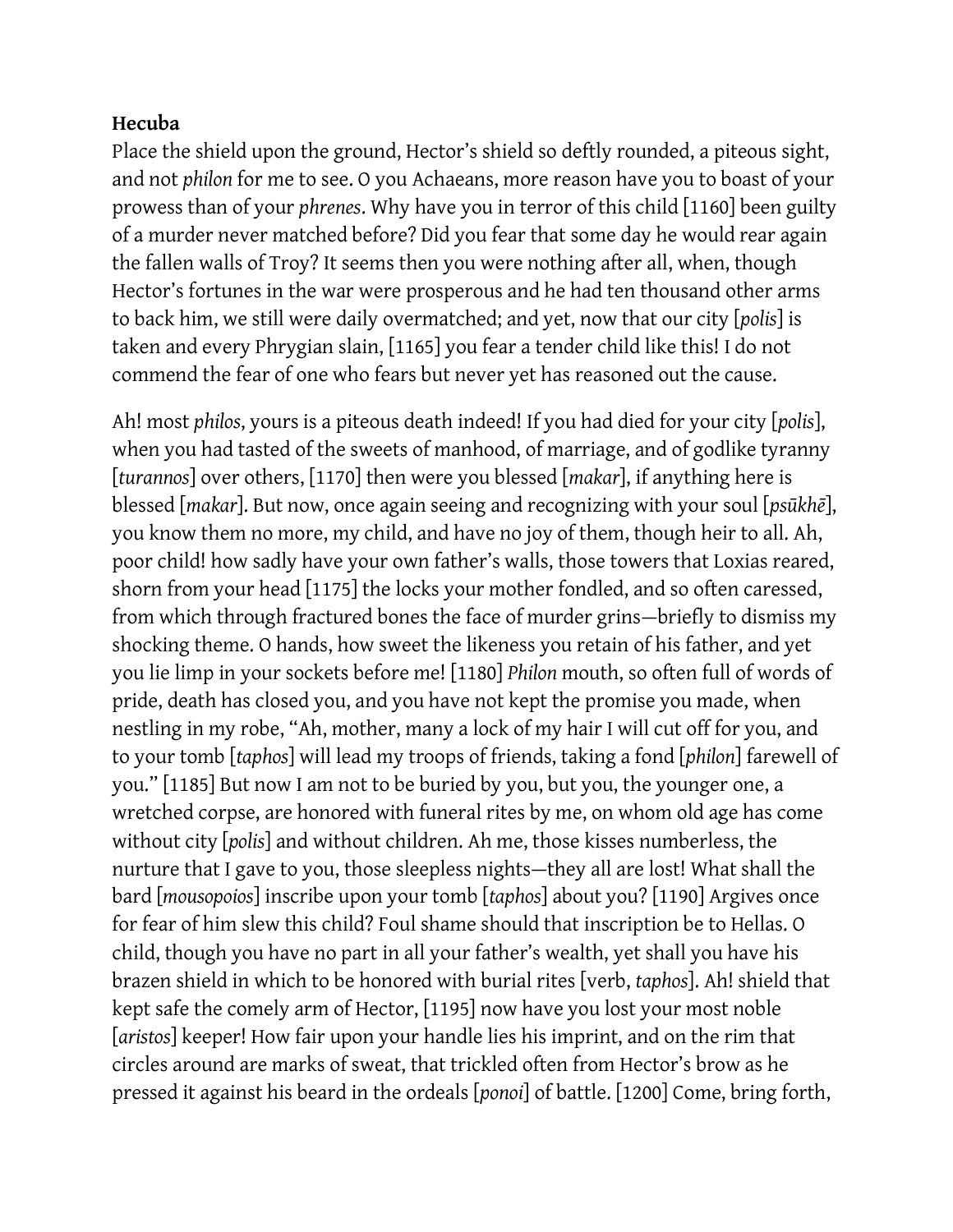from such store as you have, adornment [*kosmos*] for the hapless dead, for the *daimōn* gives no chance now for lovely offerings; yet of such as I possess, you shall receive these gifts. He is a foolish mortal who thinks his luck secure and so rejoices [khairein]; for fortune, like a madman in her moods, [1205] springs towards this man, then towards that; and no one ever experiences the same unchanging luck.

# **Chorus Leader**

Look! all is ready and they are bringing at your bidding from the spoils of Troy adornment [*kosmos*] to put upon the dead.

# **Hecuba**

Ah! my child, it is not as victor over your comrades [1210] with horse or bow customs [*nomoi*] Troy honors [*timeîn*], without pursuing them to excess—that Hector's mother decks you now with ornaments from the store that once was yours, though now Helen, whom the gods abhor, has bereft you of your own, yes, and robbed you [1215] of your life [*psūkhē*] and caused your house [*oikos*] to perish root and branch.

# **Chorus**

Woe! thrice woe! my heart [*phrenes*] is touched, and you the cause, my mighty lord of the city [*polis*] in days now passed!

# **Hecuba**

About your body now I swathe this Phrygian robe of honor, which should have clad you on your marriage-day, [1220] wedded to the noblest of Asia's daughters. You too, *philon* shield of Hector, victorious parent of countless triumphs past, accept your crown, for though you share the dead child's tomb, death cannot touch you; for you merit honors [timeîn] far beyond those arms<sup>10</sup> [1225] that *sophos*, *kakos* Odysseus won.

# **Chorus**

Alas! alas! you, O child, shall earth take to her breast, a cause for bitter weeping. Mourn, you mother!

# **Hecuba**

Alas!

  $10$  the arms of Achilles, which were set up as a prize, and won by Odysseus from Ajax. [E.P. Coleridge]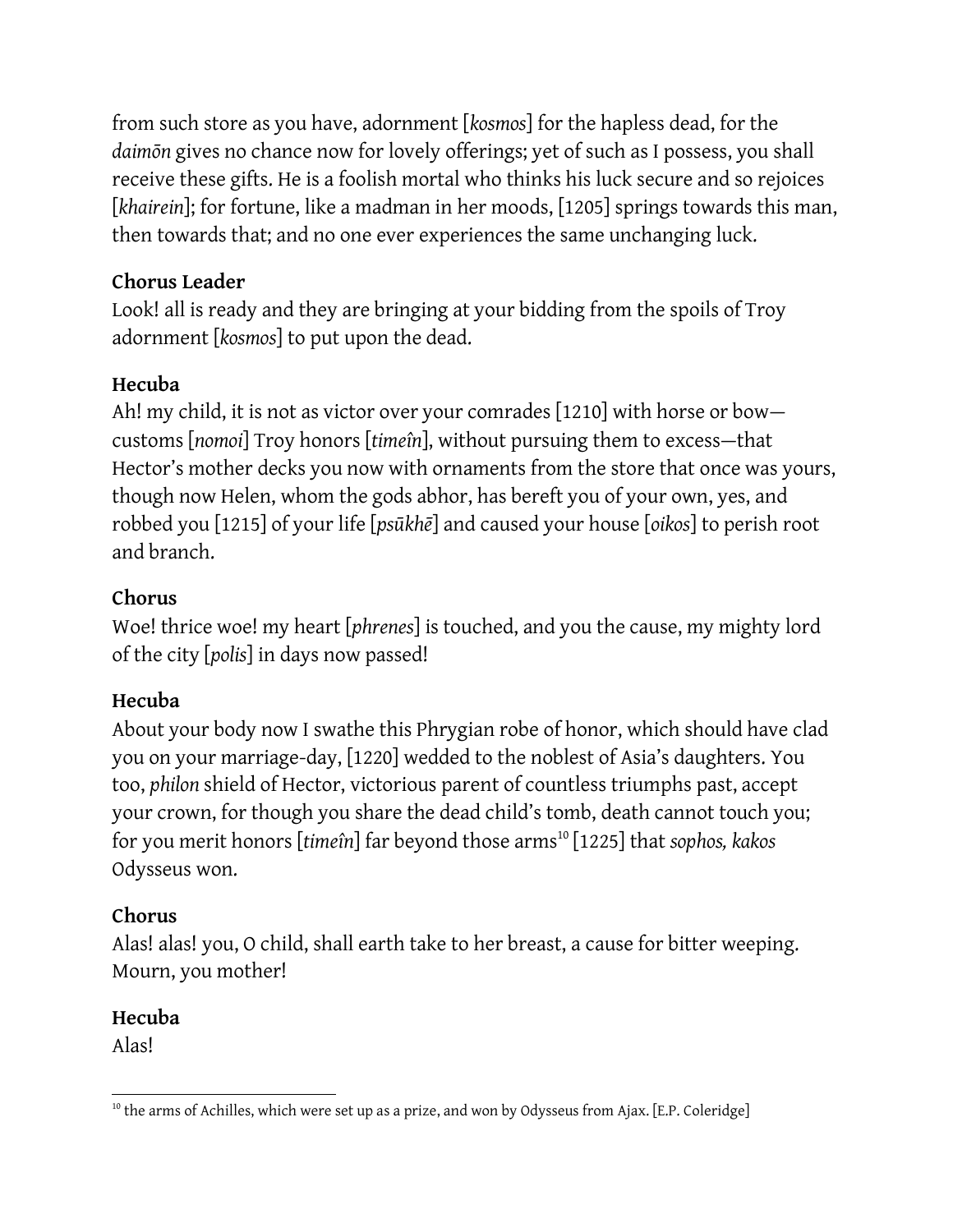**Chorus** [1230] Wail for the dead.

**Hecuba**

Woe is me!

# **Chorus**

Woe indeed for your unending sorrow [*kaka*]!

# **Hecuba**

Your wounds in part I will bind up with bandages, a wretched healer in name alone, without reality; but for the rest your father must look to that among the dead.

# **Chorus**

[1235] Smite, oh smite upon your head with frequent blow of hand. Woe is me!

# **Hecuba**

My kind, good friends—

# **Chorus**

Speak out, Hecuba, the word that was on your lips.

# **Hecuba**

[1240] It seems the only things that heaven concerns itself about are my ordeals [*ponoi*] and Troy hateful in their eyes above all other cities [*polis*]. In vain did we sacrifice to them. But if the god had not caught us in his grip and plunged us headlong beneath the earth, we should have been non-appearing [= not *phainein*], and not ever hymned [*humneîn*] in Muses' songs, [1245] furnishing to bards of afterdays a subject for their minstrelsy. Go, bury now in his poor tomb the dead, wreathed all duly as befits a corpse. And yet I think it makes little difference to the dead, if they get a gorgeous funeral; [1250] but this is a cause of idle pride to the living.

*The corpse is carried out for burial.*

# **Chorus Leader**

Alas! for your unhappy mother, who over your corpse has closed the high hopes of her life! Born of a noble [*agathos*] stock [*genos*], counted most happy [*olbios*] in your lot, [1255] ah! what a *deinos* death is yours!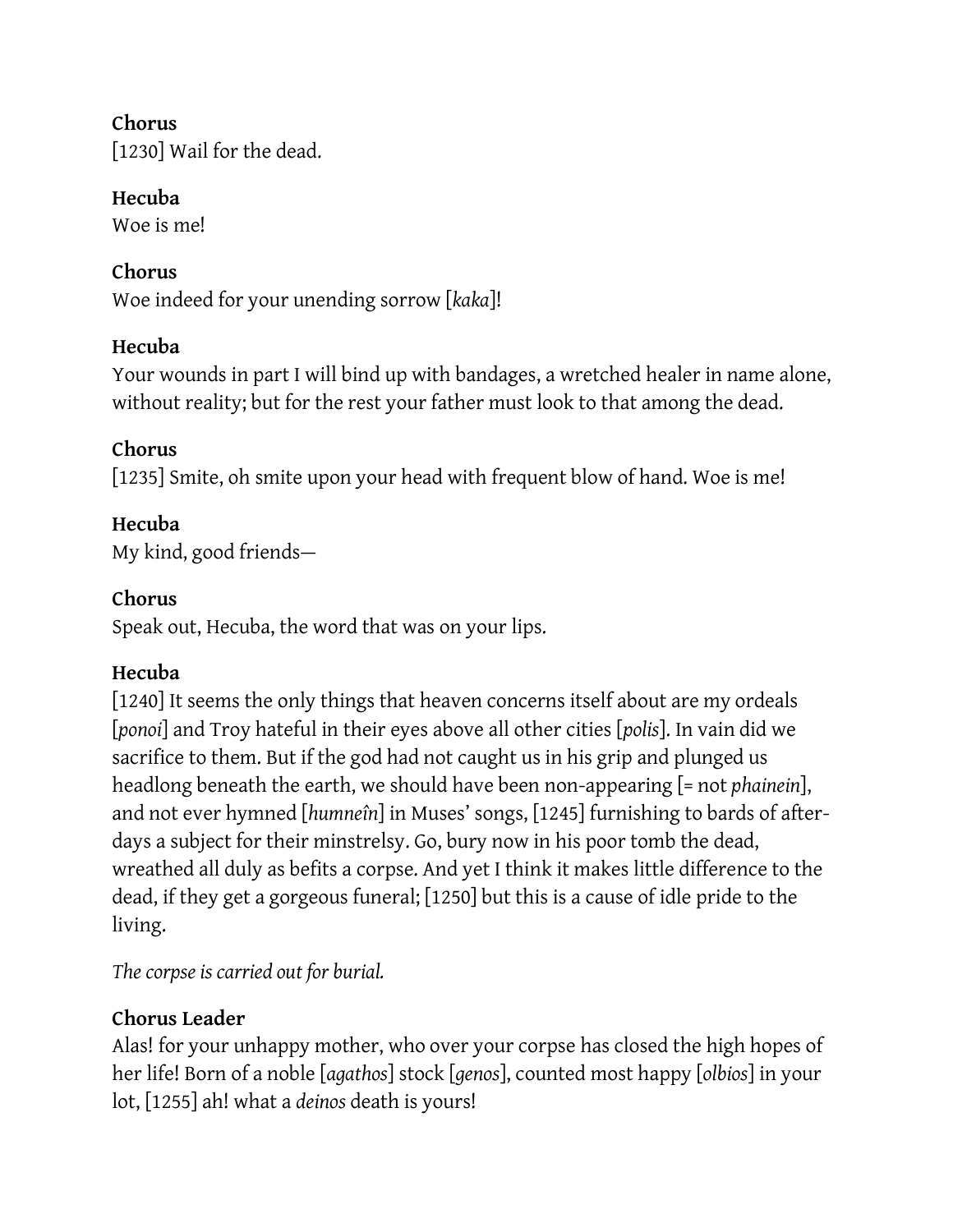Ha! who are those I see on yonder pinnacles darting to and fro with flaming torches in their hands? Some new calamity [*kakon*] will soon alight on Troy.

# **Talthybios**

[1260] You captains whose allotted task it is to fire this town of Priam, to you I speak. No longer preserve [*sōzein*] the fire-brand idle in your hands, but launch the flame, that when we have destroyed the city [*polis*] of Ilion we may set forth in gladness on our homeward voyage from Troy. [1265] And you, you sons of Troy, to let my orders take at once a double form—start for the Achaean ships for your departure from the land, as soon as the leaders of the army blow loud and clear upon the trumpet. And you, unhappy grey-haired lady, [1270] follow; for here come servants from Odysseus to fetch you, for to him you are assigned by lot to be a slave far from your country.

# **Hecuba**

Ah, woe is me! This surely is the last, the utmost limit, of all my sorrows [*kaka*]; I go forth from my land; my city [*polis*] is ablaze with flame. [1275] Yet, you aged foot, make one painful struggle to haste, that I may say a farewell to this wretched town [*polis*]. O Troy, that before had such a grand career among barbarian towns, soon will you be bereft of that splendid name. They are burning you, and leading us even now from our land [1280] to slavery. O gods! Yet why do I call on the gods? They did not hearken ever before to our call. Come, let us rush into the flames, for to die with my country in its blazing ruin would be a noble death for me.

# **Talthybios**

Your *kaka* drive you frantic, poor lady. [1285] Go, lead her away, make no delay, for you must deliver her into the hand of Odysseus, conveying to him his prize [*geras*].

# **Hecuba**

Woe! oh woe! Son of Kronos, prince of Phrygia, father of our race, [1290] do you behold such things we suffer [*paskhein*] now, unworthy of the stock of Dardanos?

# **Chorus**

He sees them, but our mighty city [*megalopolis*] is a city [*polis*] no more, and Troy's day is done.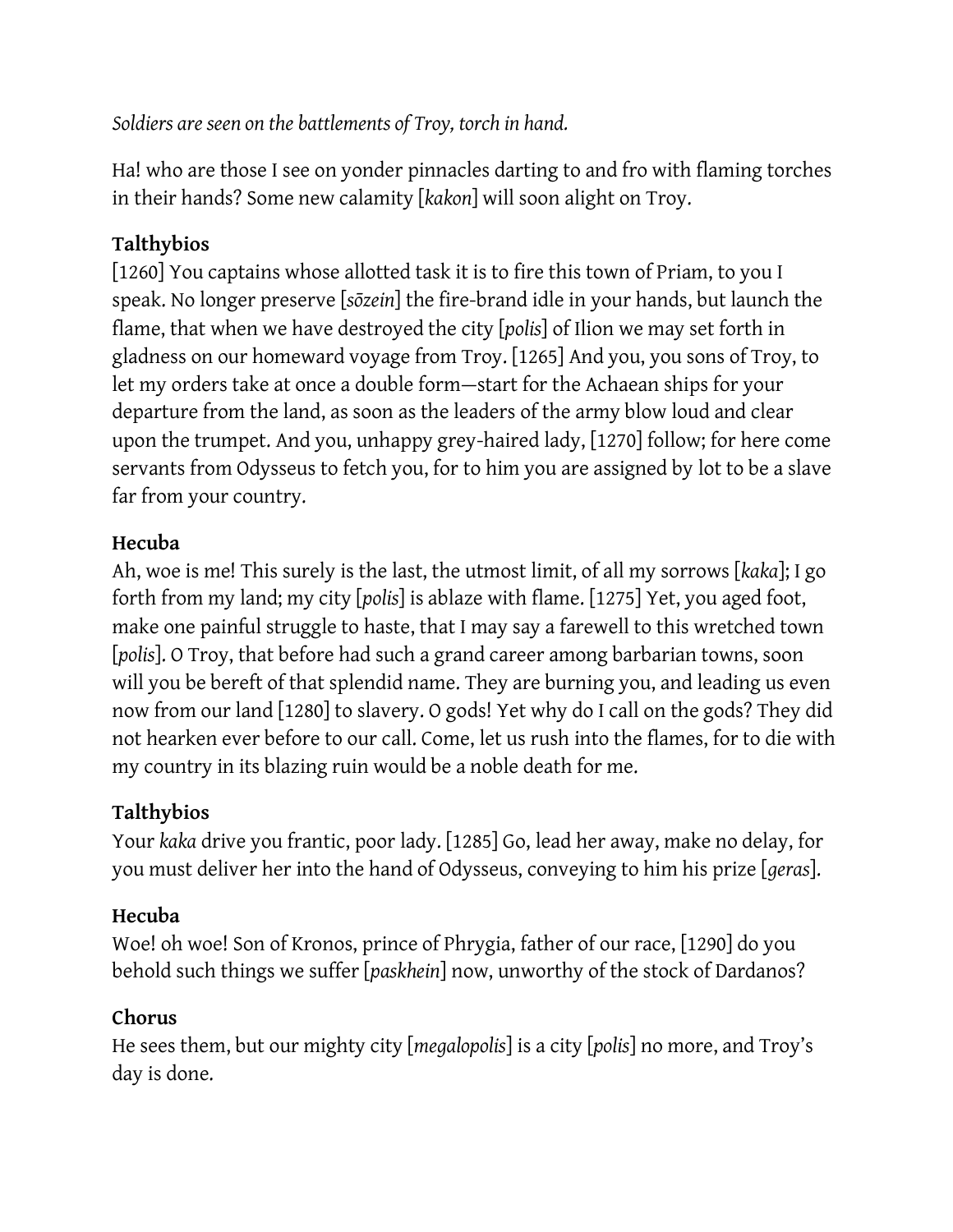Woe! oh woe! [1295] Ilion is ablaze; the homes of Pergamos and its towering walls are now one sheet of flame.

# **Chorus**

As the smoke soars on wings to heaven, so sinks our city [*polis*] to the ground before the spear. [1300] With furious haste both fire and enemy spear devour each house.

# **Hecuba**

Oh, earth, nourisher of my children!

# **Chorus**

Ah, ah!

# **Hecuba**

Hearken, my children, hear your mother's voice.

# **Chorus**

You are calling on the dead with voice of lamentation.

# **Hecuba**

[1305] Yes, as I stretch my aged limbs upon the ground, and beat upon the earth with both my hands.

# **Chorus**

I follow you and kneel, invoking from the nether world my hapless husband.

#### **Hecuba**

[1310] I am being dragged and hurried away—

#### **Chorus**

The sorrow, the sorrow of that cry!

# **Hecuba**

To dwell beneath a master's roof!

# **Chorus**

From my own country!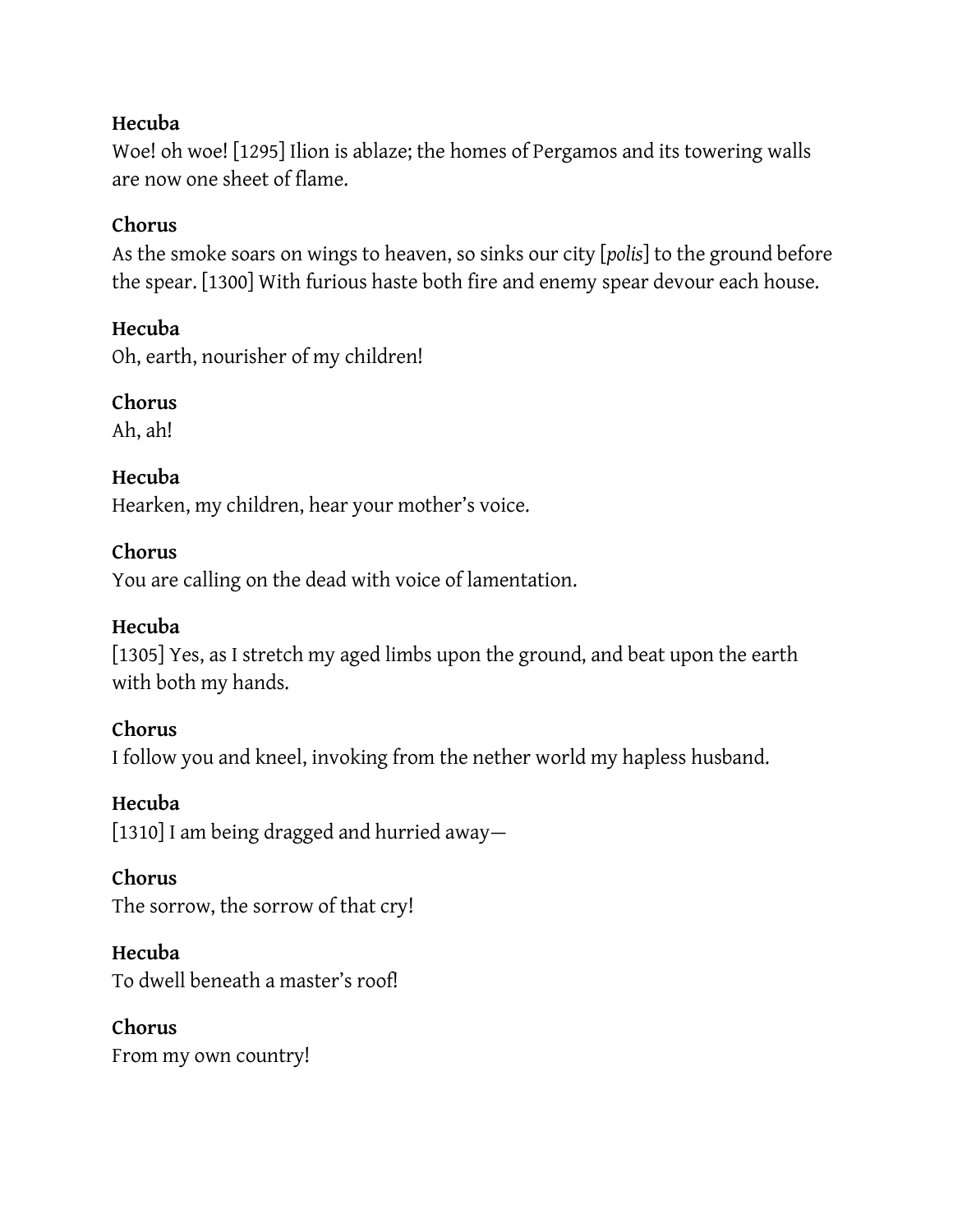Woe is me! O Priam, Priam, slain, unburied [= without *taphos*], without *philos*, nothing do you know of my disaster [*atē*].

# **Chorus**

[1315] No, for over his eyes black death has drawn his pall, a pure man slain by the impure.

# **Hecuba**

Woe for the temples of the gods and for our *phila* city [*polis*]!

# **Chorus**

Ah, ah!

# **Hecuba**

Murderous flame and enemy spear are now your lot.

# **Chorus**

Soon will you tumble to your own *philē* soil, and be forgotten.

# **Hecuba**

[1320] And the dust, mounting to heaven on wings like smoke, will rob me of the sight of my home [*oikos*].

# **Chorus**

The name of my country will pass into obscurity; all is scattered far and wide, and hapless Troy has ceased to be.

#### **Hecuba**

[1325] Did you know, did you hear?

# **Chorus**

Yes, it was the crash of the citadel.

# **Hecuba**

The shock, the shock—

# **Chorus**

Will overwhelm our city [*polis*] utterly.